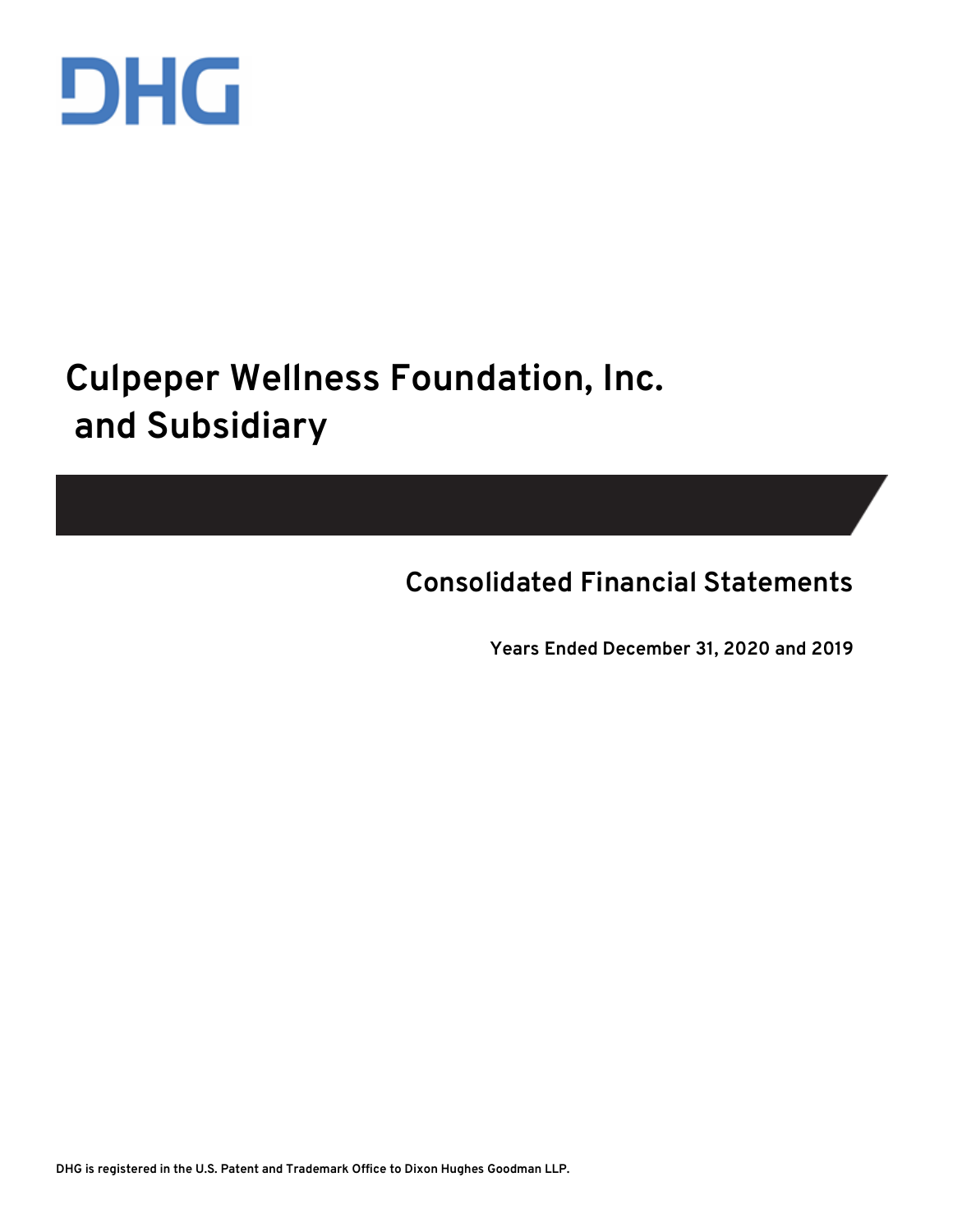

# **Table of Contents**

| <b>Consolidated Financial Statements:</b> |   |
|-------------------------------------------|---|
|                                           | 3 |
|                                           |   |
|                                           |   |
|                                           |   |
|                                           | 9 |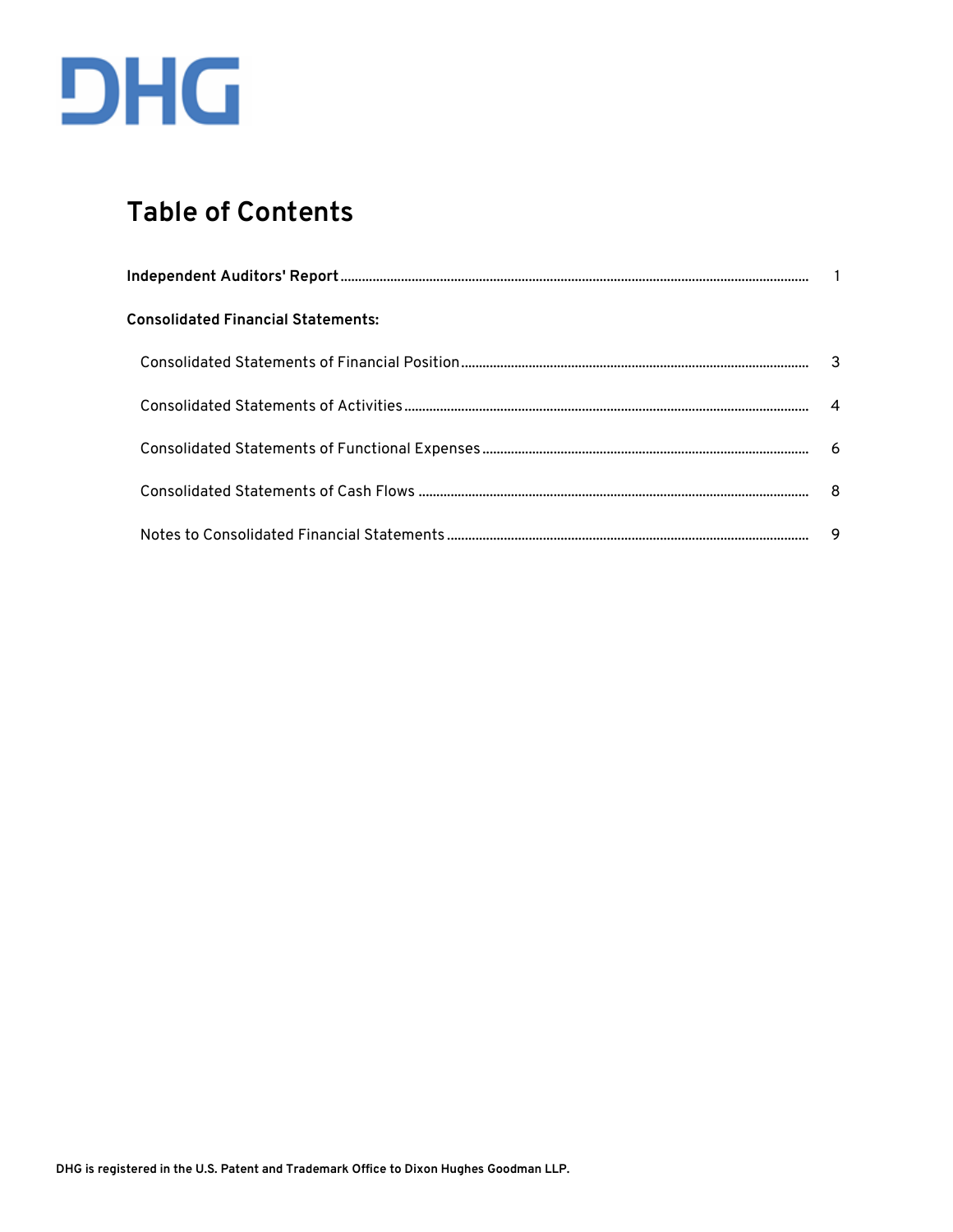

# **Independent Auditors' Report**

Board of Directors Culpeper Wellness Foundation, Inc. and Subsidiary Culpeper, VA

We have audited the accompanying consolidated financial statements of Culpeper Wellness Foundation, Inc. and Subsidiary which comprise the consolidated statements of financial position as of December 31, 2020 and 2019, and the related consolidated statements of activities, functional expenses, and cash flows for the years then ended, and the related notes to the consolidated financial statements.

#### *Management's Responsibility for the Financial Statements*

Management is responsible for the preparation and fair presentation of these consolidated financial statements in accordance with accounting principles generally accepted in the United States of America; this includes the design, implementation, and maintenance of internal control relevant to the preparation and fair presentation of consolidated financial statements that are free from material misstatement, whether due to fraud or error.

#### *Auditors' Responsibility*

Our responsibility is to express an opinion on these consolidated financial statements based on our audits. We conducted our audits in accordance with auditing standards generally accepted in the United States of America. Those standards require that we plan and perform the audit to obtain reasonable assurance about whether the consolidated financial statements are free from material misstatement.

An audit involves performing procedures to obtain audit evidence about the amounts and disclosures in the consolidated financial statements. The procedures selected depend on the auditors' judgment, including the assessment of the risks of material misstatement of the consolidated financial statements, whether due to fraud or error. In making those risk assessments, the auditor considers internal control relevant to the entity's preparation and fair presentation of the consolidated financial statements in order to design audit procedures that are appropriate in the circumstances, but not for the purpose of expressing an opinion on the effectiveness of the entity's internal control. Accordingly, we express no such opinion. An audit also includes evaluating the appropriateness of accounting policies used and the reasonableness of significant accounting estimates made by management, as well as evaluating the overall presentation of the consolidated financial statements.

We believe that the audit evidence we have obtained is sufficient and appropriate to provide a basis for our audit opinion.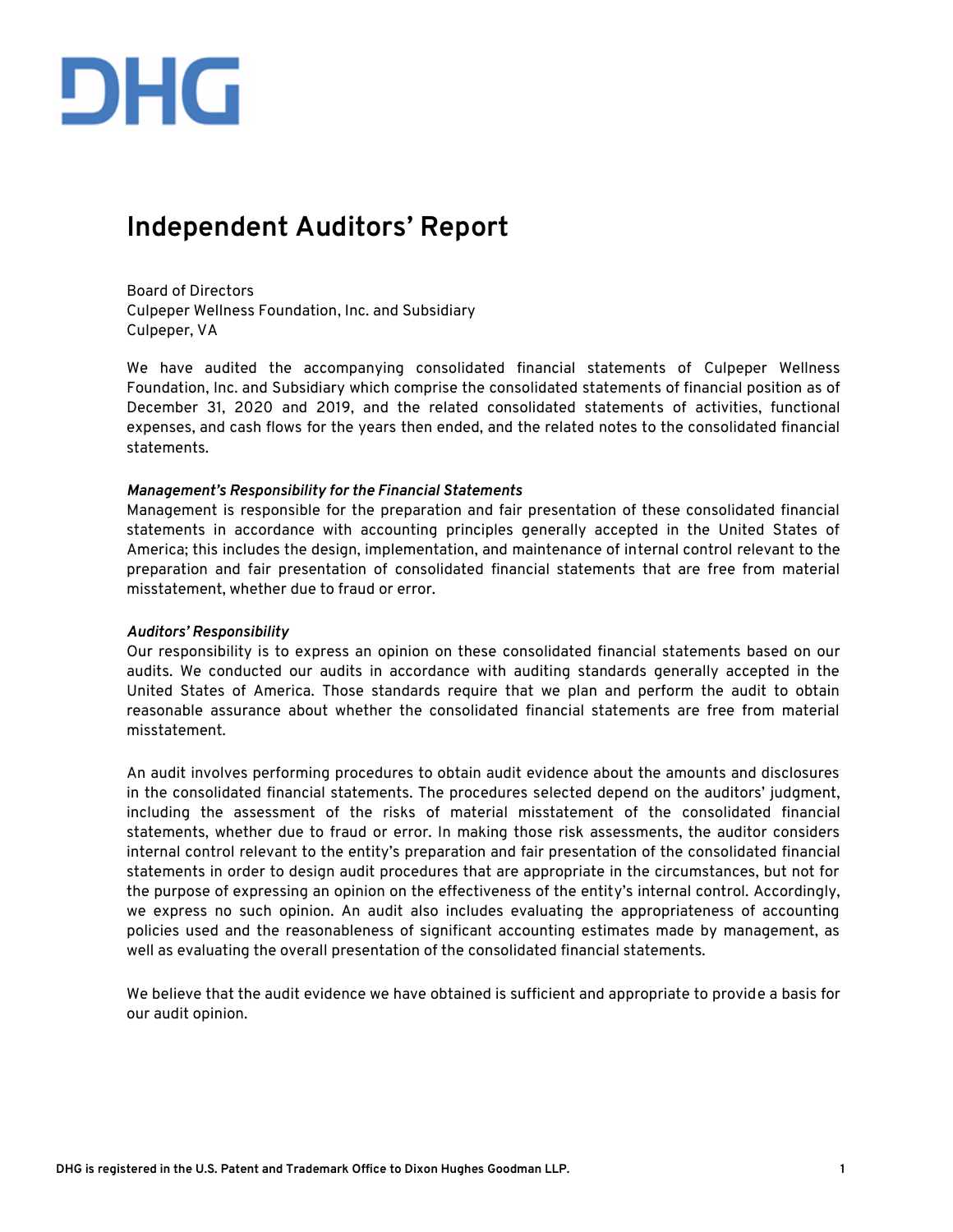

#### *Opinion*

In our opinion, the consolidated financial statements referred to above present fairly, in all material respects, the financial position of Culpeper Wellness Foundation, Inc. and Subsidiary as of December 31, 2020 and 2019, and the results of its operations and its cash flows for the years then ended in accordance with accounting principles generally accepted in the United States of America.

Dixon Hughes Goodman LLP

**Tysons, VA June 1, 2021**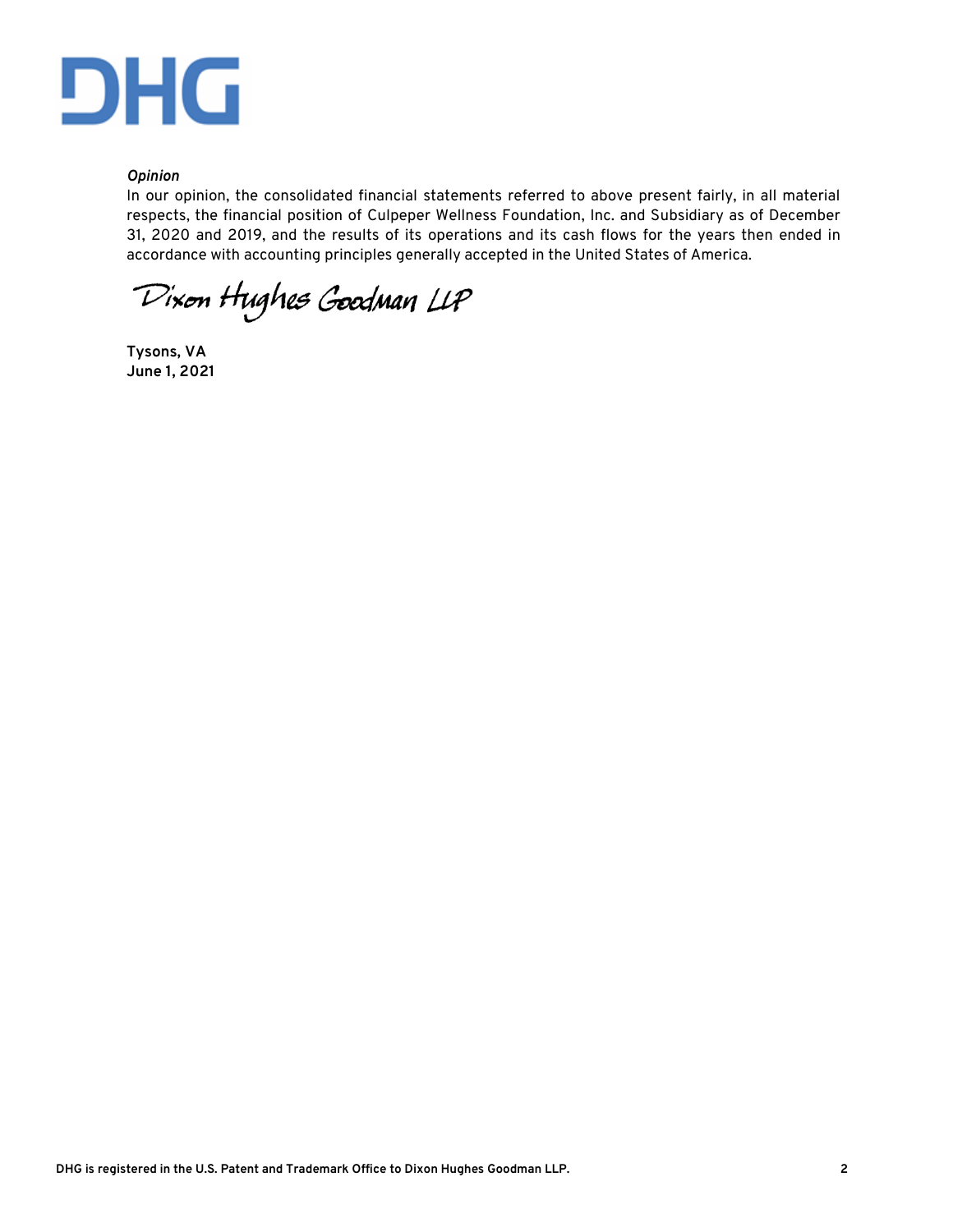# **Culpeper Wellness Foundation, Inc. and Subsidiary Consolidated Statements of Financial Position December 31, 2020 and 2019**

|                                           |    | 2019         |                  |
|-------------------------------------------|----|--------------|------------------|
| <b>ASSETS</b>                             |    |              |                  |
| Current assets:                           |    |              |                  |
| Cash and cash equivalent                  | \$ | 299,690      | \$<br>343,332    |
| Accounts receivable, net                  |    | 230,658      | 88,945           |
| Pledges receivable, current               |    | 500,000      | 500,000          |
| Prepaid expenses and other current assets |    | 82,280       | 86,865           |
|                                           |    |              |                  |
| <b>Total current assets</b>               |    | 1,112,628    | 1,019,142        |
| Pledges receivable, long-term             |    | 978,000      | 1,456,000        |
| Prepaid expenses and other assets         |    | 1,724        | 1,724            |
| Investments                               |    | 22,958,093   | 23,717,668       |
| Property and equipment:                   |    |              |                  |
| Land and land improvements                |    | 2,463,088    | 2,179,288        |
| Buildings and leasehold improvements      |    | 16,851,743   | 14,922,727       |
| Equipment                                 |    | 914,226      | 914,226          |
| Construction in progress                  |    | 20,961       | 7,608            |
|                                           |    | 20,250,018   | 18,023,849       |
| Accumulated depreciation                  |    | (8,001,500)  | (7, 393, 470)    |
| Property and equipment, net               |    | 12,248,518   | 10,630,379       |
| Goodwill, net                             |    | 38,200       | 43,930           |
| <b>Total assets</b>                       | \$ | 37,337,163   | \$<br>36,868,843 |
| <b>LIABILITIES AND NET ASSETS</b>         |    |              |                  |
| <b>Current liabilities:</b>               |    |              |                  |
| Accounts payable                          | \$ | 29,470       | \$<br>92,921     |
| Current portion of annuity payable        |    | 2,450        | 2,450            |
| Accrued expenses                          |    | 87,458       | 134,713          |
| Deferred revenue                          |    | 59,325       | 14,399           |
|                                           |    |              |                  |
| <b>Total current liabilities</b>          |    | 178,703      | 244,483          |
| Annuity payable                           |    | 22,121       | 22,862           |
| <b>Total liabilities</b>                  |    | 200,824      | 267,345          |
| Net assets:                               |    |              |                  |
| Without donor restrictions                |    | 35,638,678   | 34,645,498       |
| With donor restrictions                   |    | 1,497,661    | 1,956,000        |
| Total net assets                          |    | 37, 136, 339 | 36,601,498       |
| Total liabilities and net assets          |    | 37,337,163   | \$<br>36,868,843 |
|                                           |    |              |                  |

**See accompanying notes. 3**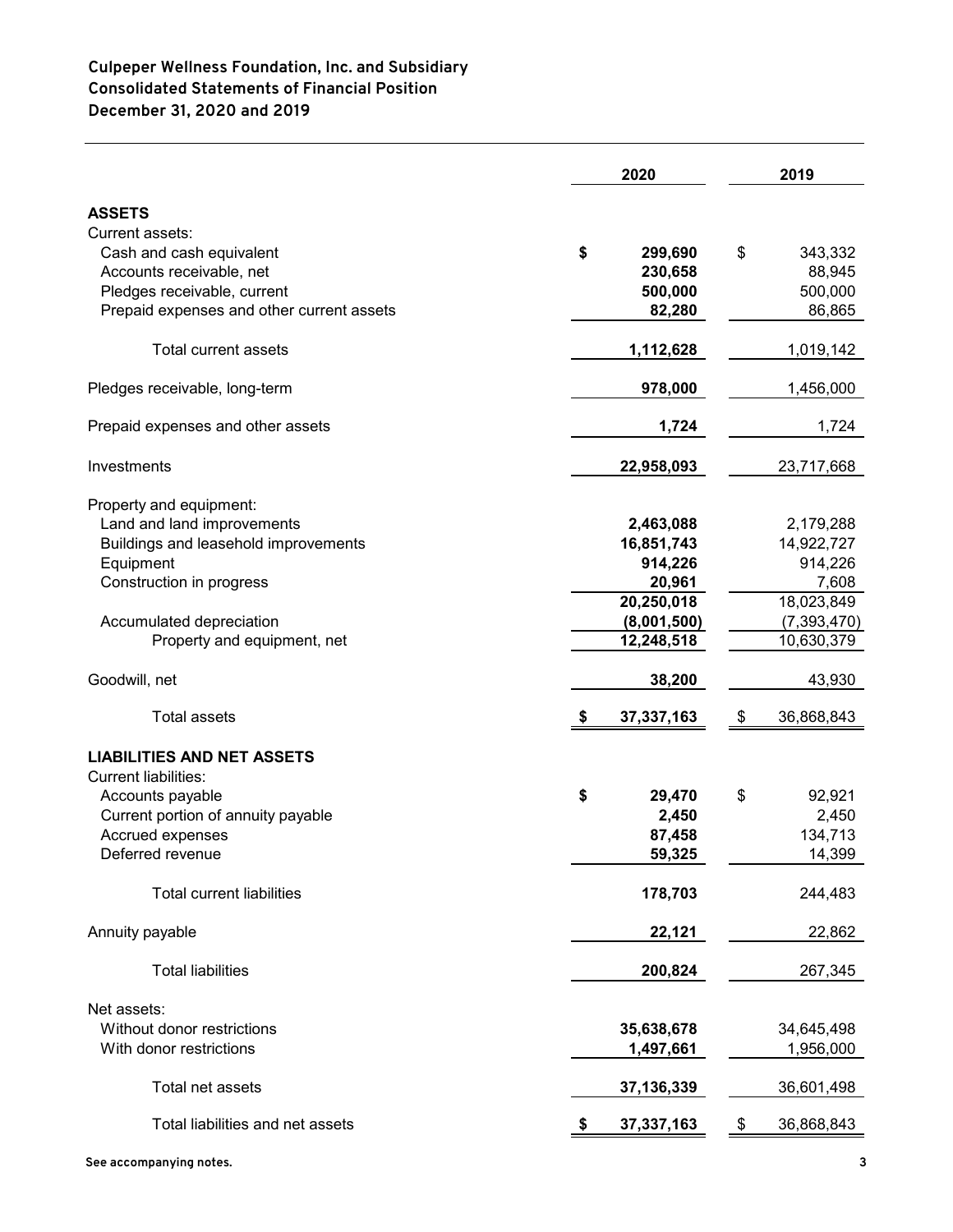# **Culpeper Wellness Foundation, Inc. and Subsidiary Consolidated Statement of Activities Year Ended December 31, 2020**

|                                                       |    | <b>Without Donor</b><br><b>Restrictions</b> |    | <b>With Donor</b><br><b>Restrictions</b> |                  | <b>Total</b> |
|-------------------------------------------------------|----|---------------------------------------------|----|------------------------------------------|------------------|--------------|
| Revenues, gains and support:                          |    |                                             |    |                                          |                  |              |
| Membership dues                                       | \$ | 1,110,133                                   | \$ |                                          | \$<br>1,110,133  |              |
| Ancillary revenue                                     |    | 319,076                                     |    |                                          | 319,076          |              |
| Contributions                                         |    | 2,287,727                                   |    | 76,500                                   | 2,364,227        |              |
| Grants                                                |    | 186,557                                     |    |                                          | 186,557          |              |
| PPP grant income                                      |    | 372,900                                     |    |                                          | 372,900          |              |
| Special events                                        |    | 37,338                                      |    |                                          | 37,338           |              |
| Rental income                                         |    | 759,668                                     |    |                                          | 759,668          |              |
| Net assets released from restrictions                 |    | 534,839                                     |    | (534, 839)                               |                  |              |
| Total revenues, gains and support                     |    | 5,608,238                                   |    | (458, 339)                               | 5,149,899        |              |
| Expenses:                                             |    |                                             |    |                                          |                  |              |
| Program services                                      |    | 5,092,975                                   |    |                                          | 5,092,975        |              |
| Management and general                                |    | 621,126                                     |    |                                          | 621,126          |              |
| Fundraising                                           |    | 19,310                                      |    |                                          | 19,310           |              |
| Rental property                                       |    | 165,427                                     |    |                                          | 165,427          |              |
| Total expenses                                        |    | 5,898,838                                   |    |                                          | 5,898,838        |              |
| Change in net assets from operations                  |    | (290, 600)                                  |    | (458, 339)                               | (748, 939)       |              |
| Non-operating activities:<br>Net investment return    |    | 1,283,780                                   |    |                                          | 1,283,780        |              |
|                                                       |    |                                             |    |                                          |                  |              |
| Change in net assets from non-operating<br>activities |    | 1,283,780                                   |    |                                          | 1,283,780        |              |
| Change in net assets                                  |    | 993,180                                     |    | (458, 339)                               | 534,841          |              |
| Net assets, beginning of year                         |    | 34,645,498                                  |    | 1,956,000                                | 36,601,498       |              |
| Net assets, end of year                               | \$ | 35,638,678                                  | \$ | 1,497,661                                | \$<br>37,136,339 |              |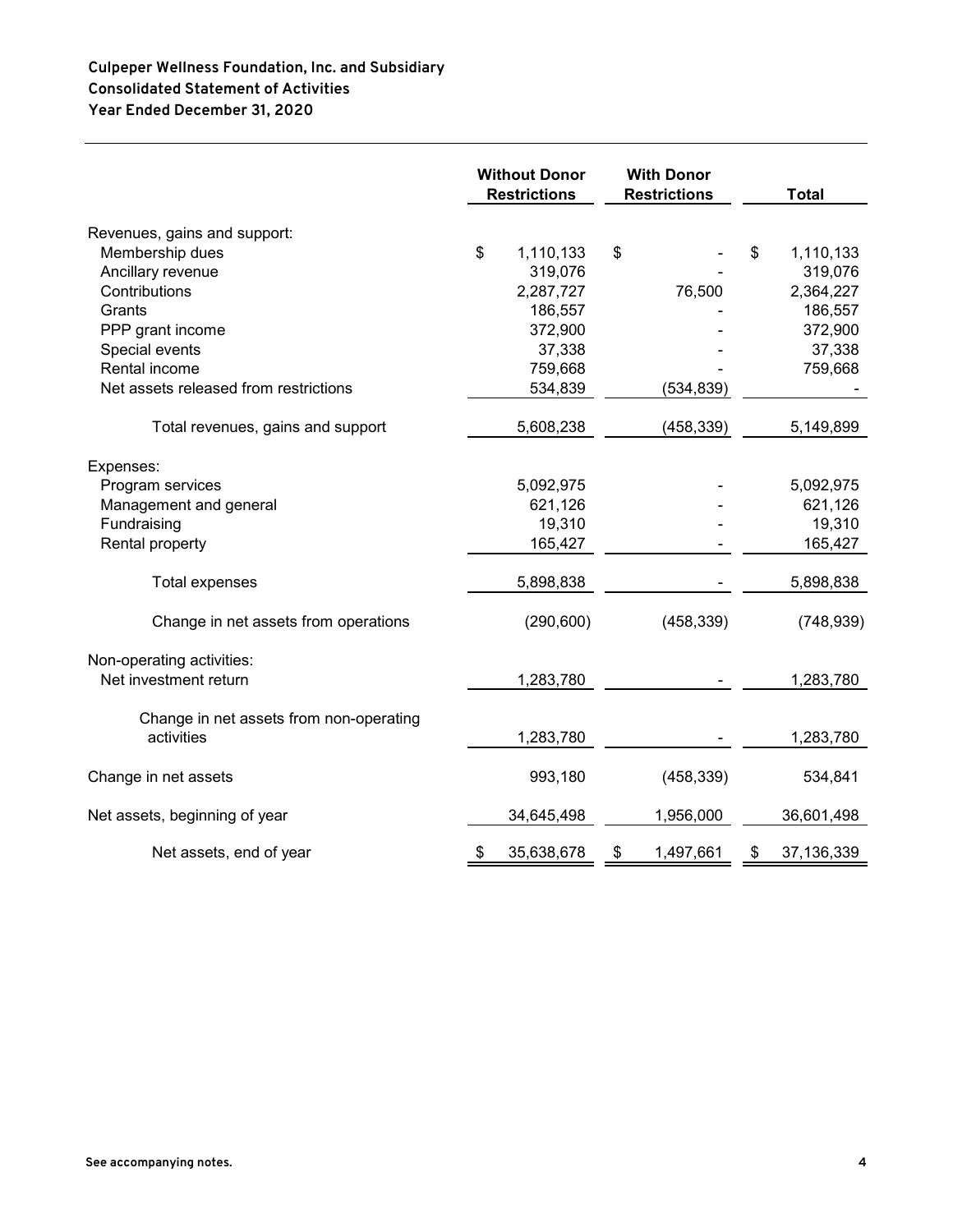# **Year Ended December 31, 2019 Culpeper Wellness Foundation, Inc. and Subsidiary Consolidated Statement of Activities**

|                                         | <b>Without Donor</b><br><b>With Donor</b><br><b>Restrictions</b><br><b>Restrictions</b> |    |           | <b>Total</b> |             |
|-----------------------------------------|-----------------------------------------------------------------------------------------|----|-----------|--------------|-------------|
| Revenues, gains and support:            |                                                                                         |    |           |              |             |
| Membership dues                         | \$<br>1,900,468                                                                         | \$ |           | \$           | 1,900,468   |
| Ancillary revenue                       | 559,932                                                                                 |    |           |              | 559,932     |
| Contributions                           | 2,619,451                                                                               |    | 85,000    |              | 2,704,451   |
| Grants                                  | 59,471                                                                                  |    |           |              | 59,471      |
| Special events                          | 87,239                                                                                  |    |           |              | 87,239      |
| Rental income                           | 715,072                                                                                 |    |           |              | 715,072     |
| Net assets released from restrictions   | 500,000                                                                                 |    | (500,000) |              |             |
| Total revenues, gains and support       | 6,441,633                                                                               |    | (415,000) |              | 6,026,633   |
| Expenses:                               |                                                                                         |    |           |              |             |
| Program services                        | 6,790,892                                                                               |    |           |              | 6,790,892   |
| Management and general                  | 542,731                                                                                 |    |           |              | 542,731     |
| Fundraising                             | 29,372                                                                                  |    |           |              | 29,372      |
| Rental property                         | 213,191                                                                                 |    |           |              | 213,191     |
| <b>Total expenses</b>                   | 7,576,186                                                                               |    |           |              | 7,576,186   |
| Change in net assets from operations    | (1, 134, 553)                                                                           |    | (415,000) |              | (1,549,553) |
| Non-operating activities                |                                                                                         |    |           |              |             |
| Gain on sale of fixed assets            | 975,847                                                                                 |    |           |              | 975,847     |
| Net investment return                   | 3,850,085                                                                               |    |           |              | 3,850,085   |
| Change in net assets from non-operating |                                                                                         |    |           |              |             |
| activities                              | 4,825,932                                                                               |    |           |              | 4,825,932   |
| Change in net assets                    | 3,691,379                                                                               |    | (415,000) |              | 3,276,379   |
| Net assets, beginning of year           | 30,954,119                                                                              |    | 2,371,000 |              | 33,325,119  |
| Net assets, end of year                 | \$<br>34,645,498                                                                        | \$ | 1,956,000 | \$           | 36,601,498  |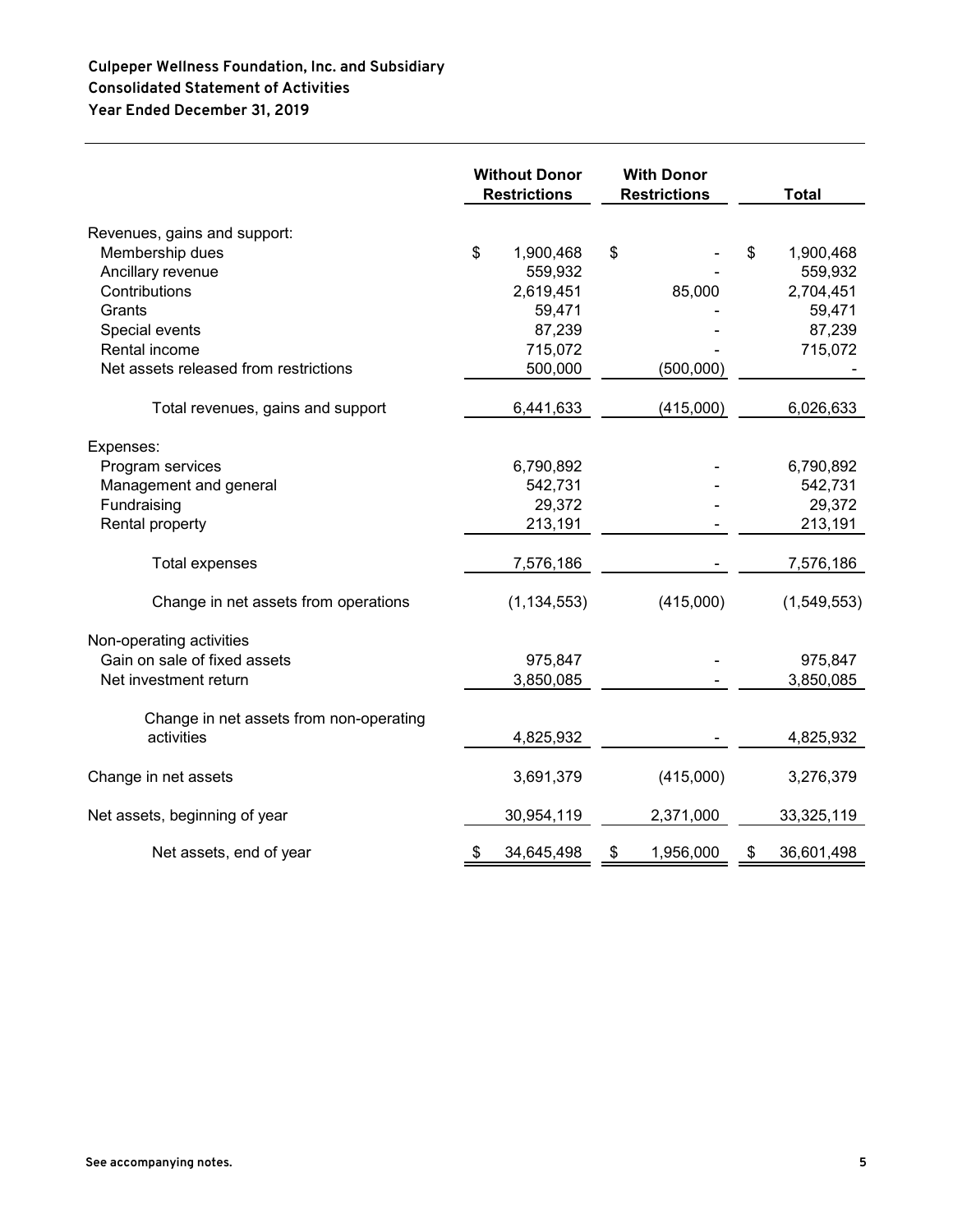## **Culpeper Wellness Foundation, Inc. and Subsidiary Consolidated Statement of Functional Expenses Year Ended December 31, 2020**

|                               |   | Program<br><b>Services</b> |    | <b>Management</b><br>and General |    | <b>Fundraising</b> | Rental<br><b>Property</b> |   | Total     |
|-------------------------------|---|----------------------------|----|----------------------------------|----|--------------------|---------------------------|---|-----------|
| Personnel costs               | S | 1,357,630                  | \$ | 391,246                          | \$ | 14,713             | \$<br>34,115              | S | 1,797,704 |
| Supplies and services         |   | 2,090,906                  |    |                                  |    |                    |                           |   | 2,090,906 |
| Depreciation and amortization |   | 494,592                    |    | 9,678                            |    |                    | 109,490                   |   | 613,760   |
| Occupancy                     |   | 324,020                    |    | 70,566                           |    |                    | 4,791                     |   | 399,377   |
| Grants awarded                |   | 414,832                    |    |                                  |    |                    |                           |   | 414,832   |
| <b>Utilities</b>              |   | 174,176                    |    | 6,458                            |    |                    |                           |   | 180,634   |
| Professional fees             |   | 23,944                     |    | 106,086                          |    |                    | 3,095                     |   | 133,125   |
| Taxes and licenses            |   | 55,952                     |    | 2,638                            |    |                    | 13,366                    |   | 71,956    |
| Marketing and promotion       |   | 14,106                     |    | 4,478                            |    | 4,597              |                           |   | 23,181    |
| Insurance                     |   | 49,442                     |    | 10,472                           |    |                    | 570                       |   | 60,484    |
| Office supplies and expense   |   | 27,899                     |    | 12,892                           |    |                    |                           |   | 40,791    |
| Bank charges                  |   | 37,306                     |    | 412                              |    |                    |                           |   | 37,718    |
| Travel and conferences        |   | 5,933                      |    | 1,085                            |    |                    |                           |   | 7,018     |
| Bad debt expense              |   | 12,857                     |    |                                  |    |                    |                           |   | 12,857    |
| Dues and subscriptions        |   | 8,748                      |    | 5,115                            |    |                    |                           |   | 13,863    |
| Equipment rental              |   | 632                        |    |                                  |    |                    |                           |   | 632       |
| Total expenses                |   | 5,092,975                  | S  | 621,126                          | S  | 19,310             | \$<br>165,427             | S | 5,898,838 |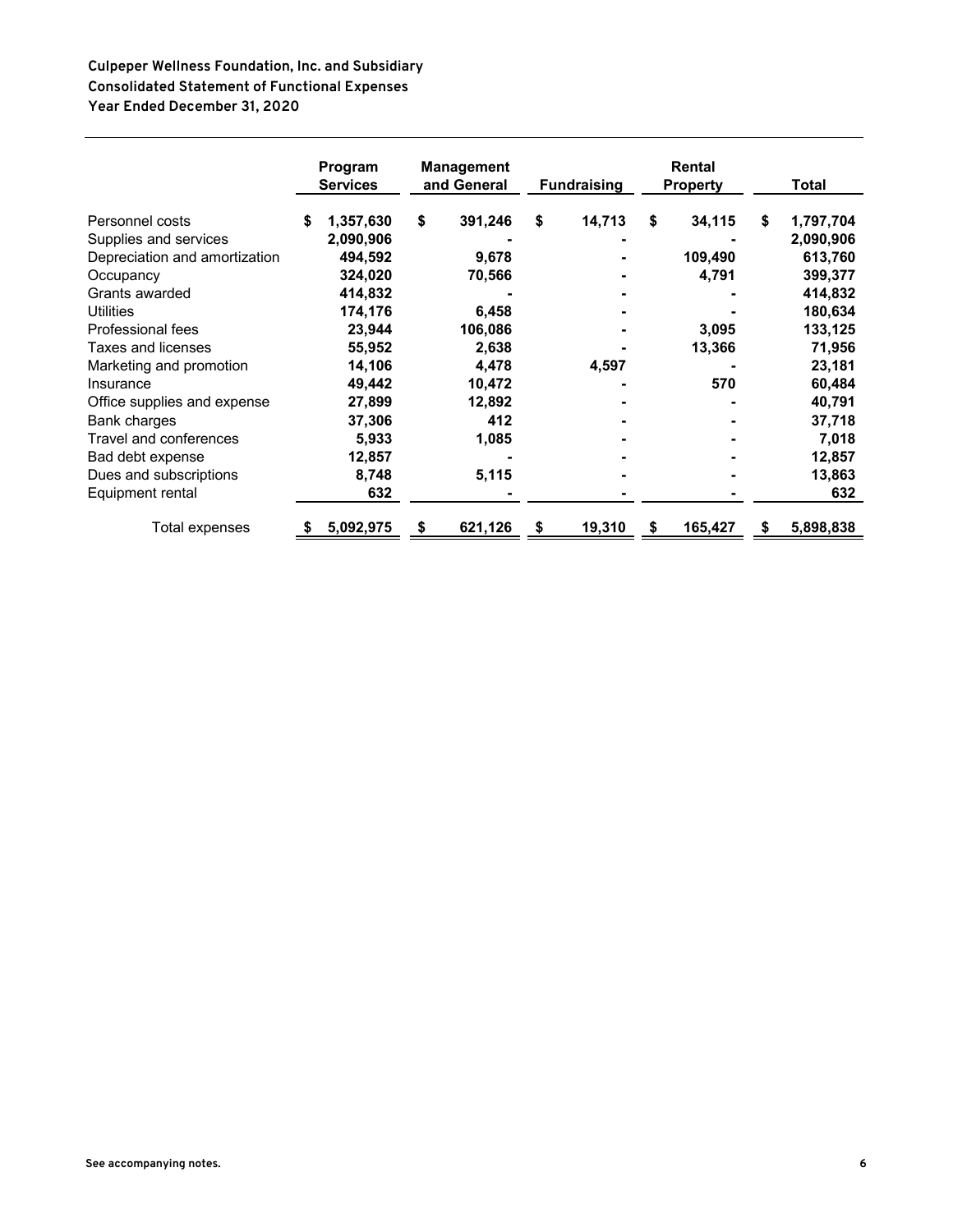#### **Culpeper Wellness Foundation, Inc. and Subsidiary Consolidated Statement of Functional Expenses Year Ended December 31, 2019**

|                               |    | Program<br><b>Services</b> |    | <b>Management</b><br>and General | <b>Fundraising</b> |    | Rental<br><b>Property</b> |    | Total     |
|-------------------------------|----|----------------------------|----|----------------------------------|--------------------|----|---------------------------|----|-----------|
| Personnel costs               | \$ | 1,672,251                  | \$ | 339,332                          | \$<br>12,418       | \$ | 34,903                    | \$ | 2,058,904 |
| Supplies and services         |    | 2,415,563                  |    |                                  |                    |    |                           |    | 2,415,563 |
| Depreciation and amortization |    | 488,424                    |    | 13,948                           |                    |    | 140,435                   |    | 642,807   |
| Occupancy                     |    | 384,253                    |    | 51,512                           |                    |    | 18,904                    |    | 454,669   |
| Grants awarded                |    | 1,187,077                  |    |                                  |                    |    |                           |    | 1,187,077 |
| <b>Utilities</b>              |    | 214,748                    |    | 5,694                            |                    |    |                           |    | 220,442   |
| Professional fees             |    | 33,896                     |    | 99,279                           |                    |    | 1,577                     |    | 134,752   |
| Taxes and licenses            |    | 56,201                     |    | 3,351                            |                    |    | 16,740                    |    | 76,292    |
| Marketing and promotion       |    | 32,716                     |    | 4,389                            | 16,954             |    |                           |    | 54,059    |
| Insurance                     |    | 50,833                     |    | 7,906                            |                    |    | 582                       |    | 59,321    |
| Office supplies and expense   |    | 165,103                    |    | 11,136                           |                    |    |                           |    | 176,239   |
| Bank charges                  |    | 54,080                     |    | 993                              |                    |    |                           |    | 55,073    |
| Travel and conferences        |    | 19,929                     |    | 2,513                            |                    |    |                           |    | 22,442    |
| Bad debt expense              |    | 10,603                     |    |                                  |                    |    |                           |    | 10,603    |
| Dues and subscriptions        |    | 5,215                      |    | 2,678                            |                    |    | 50                        |    | 7,943     |
| Total expenses                | SБ | 6,790,892                  | S  | 542,731                          | \$<br>29,372       | S  | 213,191                   | S  | 7,576,186 |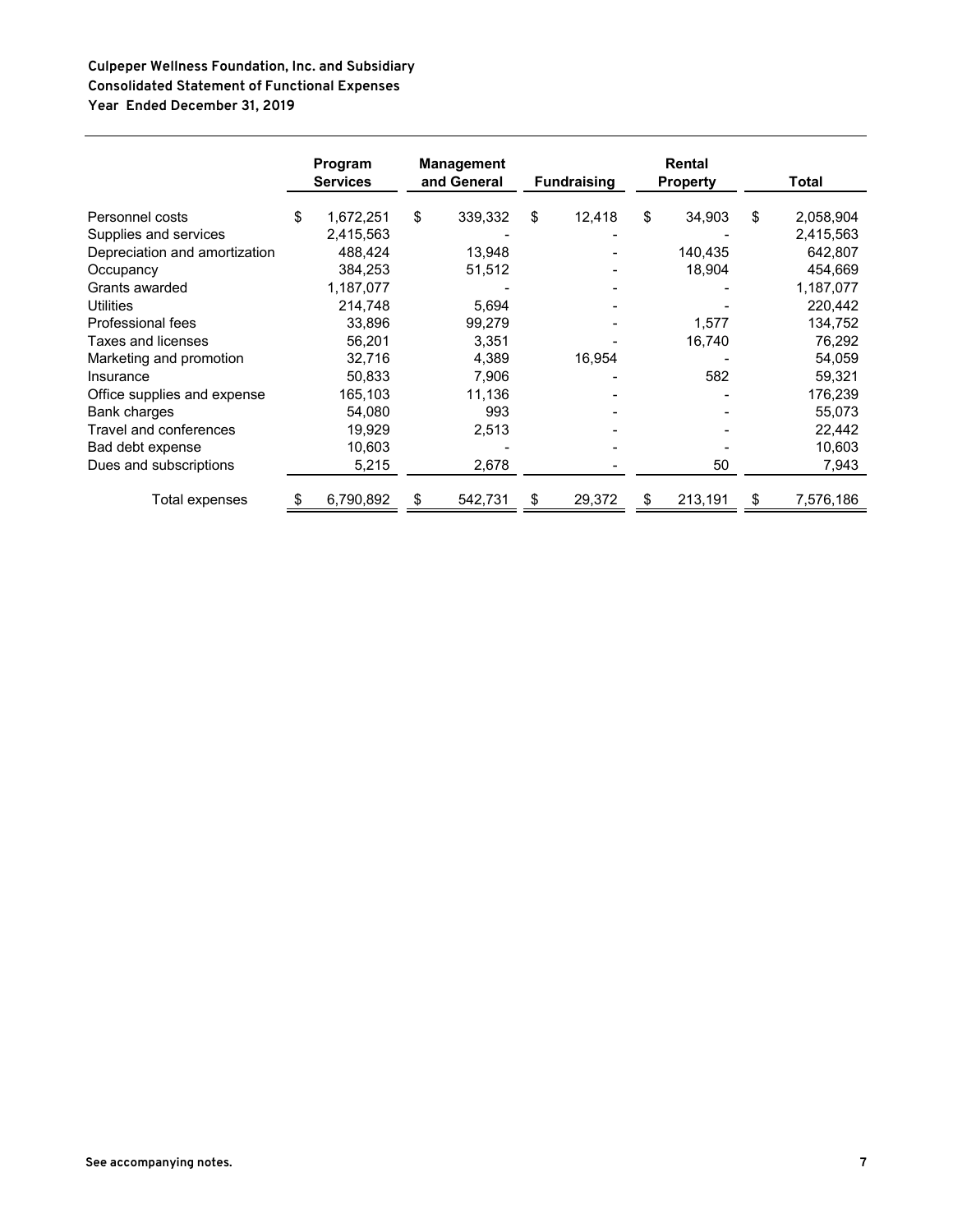# **Culpeper Wellness Foundation, Inc. and Subsidiary Consolidated Statements of Cash Flows Years Ended December 31, 2020 and 2019**

|                                                           | 2020          | 2019            |
|-----------------------------------------------------------|---------------|-----------------|
| Cash flows from operating activities:                     |               |                 |
| Change in net assets                                      | \$<br>534,841 | \$<br>3,276,379 |
| Adjustments to reconcile change in net assets to net cash |               |                 |
| provided by operating activities:                         |               |                 |
| Depreciation and amortization                             | 613,760       | 642,807         |
| Disposal of property - donated                            |               | 548,000         |
| Gain on sale of assets                                    |               | (975, 847)      |
| Bad debt expense                                          | 12,857        | 10,603          |
| Realized and unrealized (gain) on investments             | (974, 204)    | (3,526,881)     |
| Change in assets and liabilities:                         |               |                 |
| Accounts and pledges receivable                           | 323,430       | 374,849         |
| Prepaid expenses and other current assets                 | 4,585         | (49, 678)       |
| Unbilled rent receivable                                  |               | 11,477          |
| Accounts payable                                          | (63, 451)     | 36,500          |
| Accrued expenses                                          | (47, 255)     | 11,237          |
| Deferred revenue                                          | 44,926        | 4,310           |
|                                                           |               |                 |
| Net cash provided by operating activities                 | 449,489       | 363,756         |
| Cash flows from investing activities:                     |               |                 |
| Proceeds from sale of investments                         | 2,345,000     |                 |
| Purchase of investments                                   | (611, 221)    | (1,772,357)     |
| Proceeds from sale of property and equipment              |               | 1,374,308       |
| Purchase of property and equipment                        | (2, 226, 169) | (186, 298)      |
| Net cash used by investing activities                     | (492, 390)    | (584,347)       |
| Cash flows from financing activities:                     |               |                 |
| Annuity payments                                          | (741)         | (707)           |
| Net cash used by financing activities                     | (741)         | (707)           |
| Change in cash and cash equivalents                       | (43, 642)     | (221, 298)      |
| Cash and cash equivalents, beginning of year              | 343,332       | 564,630         |
| Cash and cash equivalents, end of year                    | 299,690       | \$<br>343,332   |
| Supplemental disclosure of noncash transactions:          |               |                 |
| Donation of property                                      |               | \$<br>548,000   |
| Donation of stock                                         | 28,355        | \$              |
|                                                           |               |                 |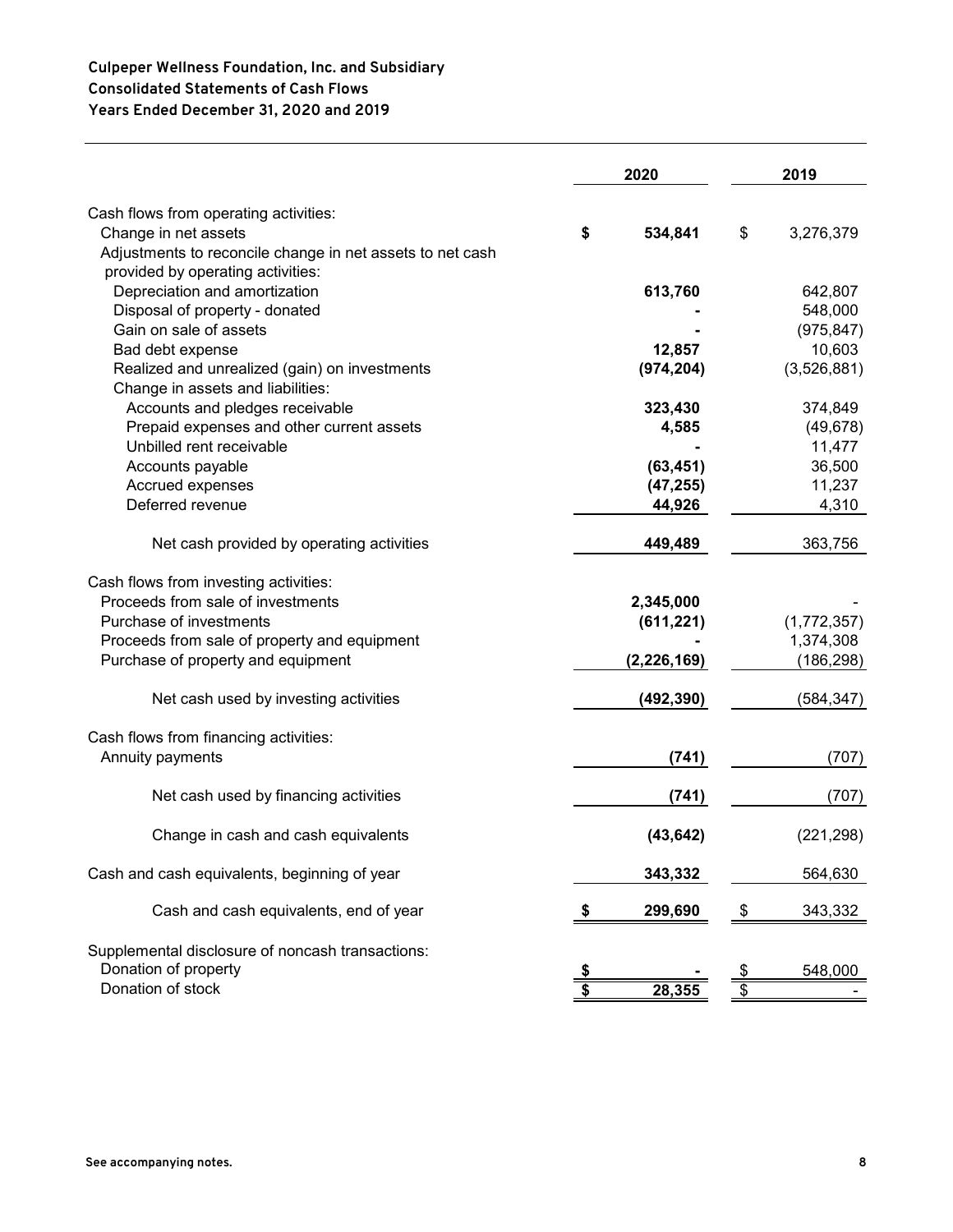# **Notes to Consolidated Financial Statements**

# **1. Nature of the Organization and Summary of Significant Accounting Policies**

#### *Nature of organization*

Culpeper Wellness Foundation, Inc. ( CWF) is a not-for-profit organization supporting the communities in and around Culpeper, Virginia. CWF is the parent of Powell Wellness Center L.L.C. (PWC), operates the Culpeper Free Clinic, provides various community grant programs, and leases real estate to physicians and support operations and is referred to collectively, as the ("Organization"). PWC owns and operates Culpeper Sport & Fitness.

The Organization receives support through wellness center memberships, donations from individuals, businesses, churches, and other organizations in the Culpeper area and through grants obtained from local governments and other charitable organizations.

Significant accounting policies are as follows:

#### *Principles of consolidation*

The consolidated financial statements include the accounts of CWF and its wholly-owned subsidiary, PWC. All significant intercompany accounts and transactions are eliminated in consolidation.

#### *Basis of accounting*

The consolidated financial statements have been prepared on the accrual basis of accounting.

Net assets and revenues are classified based on the existence or absence of donor-imposed restrictions. Under the standards for not-for-profit organizations, the Organization is required to report information regarding its financial position and activities in two classes of net assets as follows:

Net assets without donor restrictions – not subject to donor-imposed restrictions and may be expended for any purpose in performing the primary objectives of the organization. These net assets may be used at the discretion of the Organization's management and the board of directors.

Net assets with donor restrictions – subject to stipulations imposed to donors, and grantors. Some donor restrictions are temporary in nature; those restrictions will be met by actions of the Organization or by the passage of time. Other donor restrictions are perpetual in nature, whereby the donor has stipulated the funds be maintained in perpetuity.

#### *Support and revenue recognition*

PWC and CSF membership revenue is recognized over the period during which the membership is active. Membership at CSF and PWC is on a month-to-month basis with no annual contract. Ancillary revenue, which consists of pro shop sales, assessment fees, locker rental revenue, café revenue, gift card revenue, late fees and PWC and CSF wellness program fees, is recognized at the point of sale or as services are rendered. Special event revenue is recognized in the period the event takes place. Rental income is recognized over the period facilities are available to tenants. Payments received in advance are deferred and recognized over the period to which they relate. Contributions are recognized as revenue when they are received or unconditionally pledged.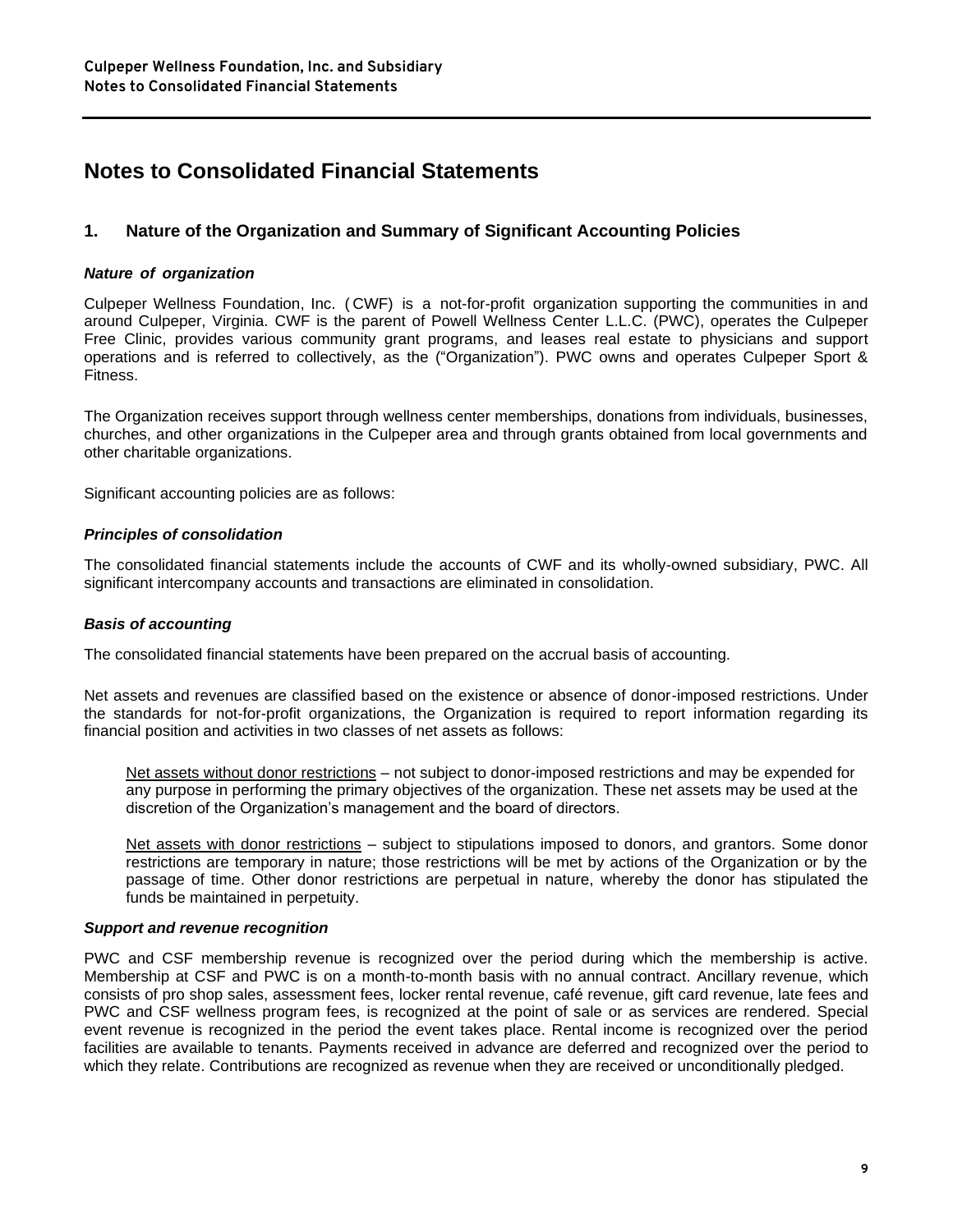The Organization reports gifts of cash and other assets as restricted support if they are received with donor stipulations that limit the use of the donated assets. When a donor restriction expires, that is, when a stipulated time restriction ends or purpose restriction is accomplished, net assts with restrictions are reclassified to net assets without donor restrictions and reported in the consolidated statements of activities as net assets released from restrictions. Donor-restricted contributions whose restrictions are met within the same year as received are reported as net assets without donor restrictions in the accompanying consolidated financial statements.

The Organization reports gifts as unrestricted support unless explicit donor stipulations specify how the donated assets must be used.

Non-cash donations are recorded as support at their estimated fair value at the date of donations. Such donations are reported as unrestricted support unless the donor has restricted the donation for a specific purpose. Assets donated with explicit restrictions regarding their use are reported as restricted support.

Membership dues are recognized over time totaling \$1,110,133 and \$1,900,468 in 2020 and 2019, respectively. Membership dues collected in advance as of December 31, 2020 and 2019 totaled \$59,325 and \$14,399, respectively were recorded as deferred revenue on the consolidated statements of financial position. Ancillary revenue is recognized at a point in time totaling \$319,076 in 2020 and \$559,932 in 2019.

#### *Contract balances (deferred revenue)*

In certain instances, the Organization collects deposits from members in advance of delivery of the item or service given. The Organization recognizes a liability when a member provides payment prior to the Organization transferring control of the goods or services ("contract liabilities"). Contract liabilities are relieved, and revenue is recognized upon the transfer of control of promised goods to members.

#### *Donated services and supplies*

The value of contributed materials and the value of contributed services that either (a) created or enhanced a nonfinancial asset or (b) required specialized skills, was provided by individuals possessing those skills, and would have been purchased if not contributed, are recorded at their fair values in the period received.

The Organization receives contributed medical services, including lab and diagnostic services, as well as professional medical volunteers who assist the Organization in providing health and welfare services. The volunteer services are provided primarily by medical doctors and nurses. During the year ended December 31, 2020, \$14,644 was recorded related to donated services. During the year ended December 31, 2019, \$27,435 of in-kind donated services were recognized.

The free clinic also receives donated diagnostic services as well as pharmaceuticals for distribution to patients, as prescribed. For the year ended December 31, 2020 and 2019, the value of donated pharmaceuticals and diagnostic services was approximately \$1,993,535 and \$2,269,582, respectively and is recorded as in-kind contribution support in the accompanying consolidated statements of activities.

#### *Measure of operations*

The Organization defines its measure of operations to include Board appropriated funds from investments and funds functioning as endowments to be used for general operations. The change in net assets from operations excludes unallocated net investment income or loss.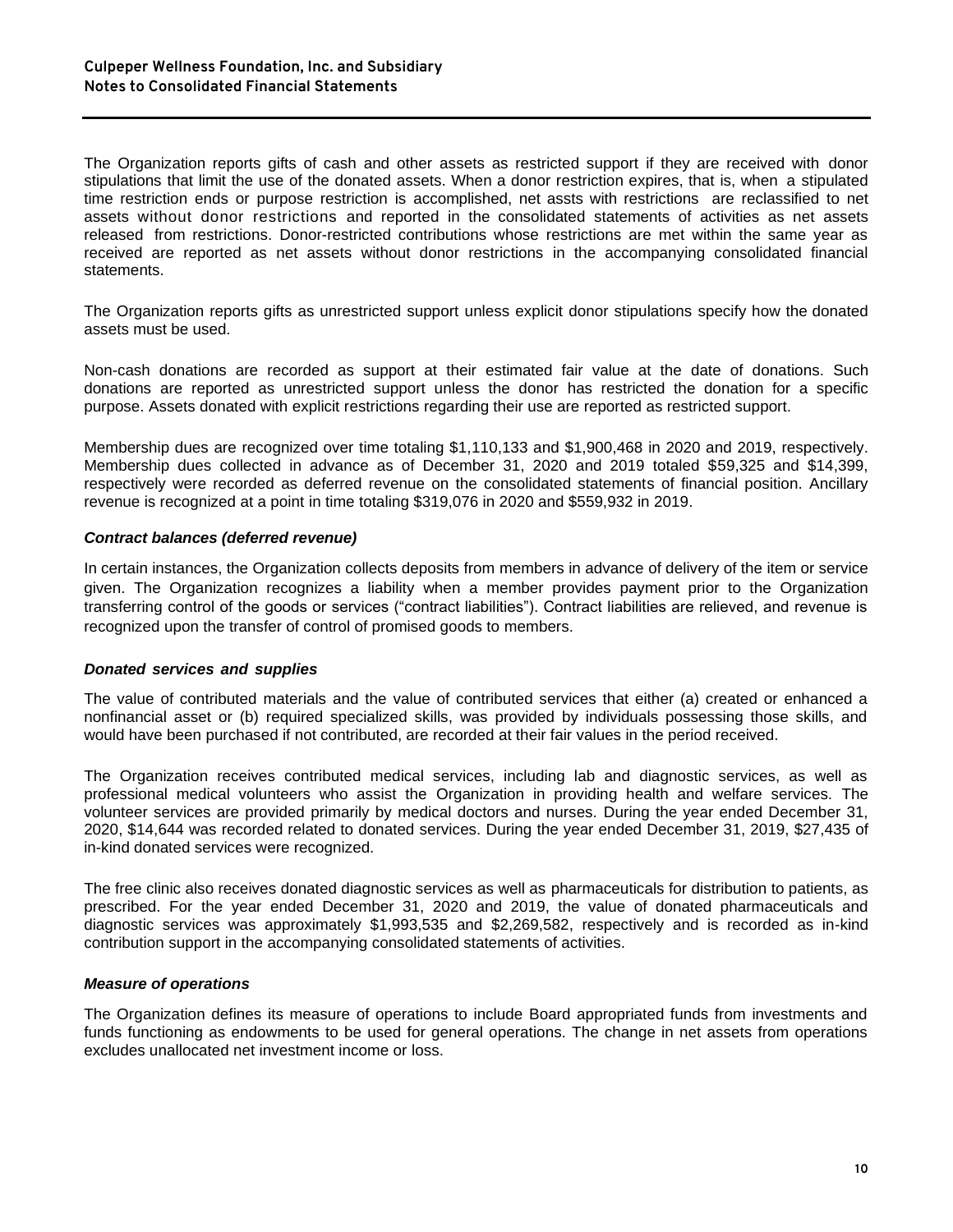#### *Cash and cash equivalents*

Cash and cash equivalents consist of cash in banks and short-term debt instruments with original maturities of three-months or less. Cash and cash equivalents are stated at cost. The Organization maintains its cash in bank deposit accounts, which at times may exceed federally insured limits. The Organization has not experienced any losses in such accounts.

#### *Accounts receivable and allowance for doubtful accounts*

Accounts receivable consists primarily of member billings over time for the PWC and are recorded at the invoiced amount, net any estimated allowance for doubtful accounts. The allowance for doubtful accounts is the Organization's best estimate of the amount of probable credit losses in the Organization's existing accounts receivable. The Organization determines the allowance based on historical write-off experience and member specific data. The allowance for doubtful accounts was \$1,281 and \$1,283 at December 31, 2020 and 2019, respectively.

#### *Pledges receivable*

Pledges receivable are unconditional promises to give that are recognized as contributions when the promise is received. Pledges receivable that are expected to be collected in more than one year are recorded at fair value at the date of promise. That fair value is computed using a present value technique applied to anticipated cash flow. Amortization of the resultant discount is recognized as contribution revenue. The need for an allowance for uncollectible pledges receivable is determined based on an evaluation of the collectability of individual promises. All pledges were considered fully collectible at December 31, 2020 and 2019; accordingly, no allowance for doubtful pledges receivable were recorded.

#### *Investments*

Investments in marketable securities with readily determinable fair values and all investments in debt securities are valued at their fair values in the consolidated statement of financial position. Realized and unrealized gains and losses are included in the change in net assets. Investments consist of money market funds and cash equivalents, mutual funds, fixed income securities, and government and agency bonds that are publicly traded.

#### *Inventories*

Inventories consist primarily of apparel and snack items available for sale at PWC and are initially recorded at cost (if purchased), using the average cost method, or fair value at date of donation (if donated), and subsequently valued at the lower of cost or net realizable value. Inventory is included in prepaid expenses and other current assets on the consolidated statements of financial position.

#### *Property and equipment*

Property and equipment are stated at cost or fair value at the date of the donation. Depreciation and amortization are provided by the straight-line method based on estimated useful lives as follows:

| Land improvements      | 10 years      |
|------------------------|---------------|
| <b>Buildings</b>       | 5 to 40 years |
| Leasehold improvements | 8 to 15 years |
| Equipment              | 7 to 15 years |

Depreciation expense was \$600,263 and \$637,077 for the years ended December 31, 2020 and 2019, respectively.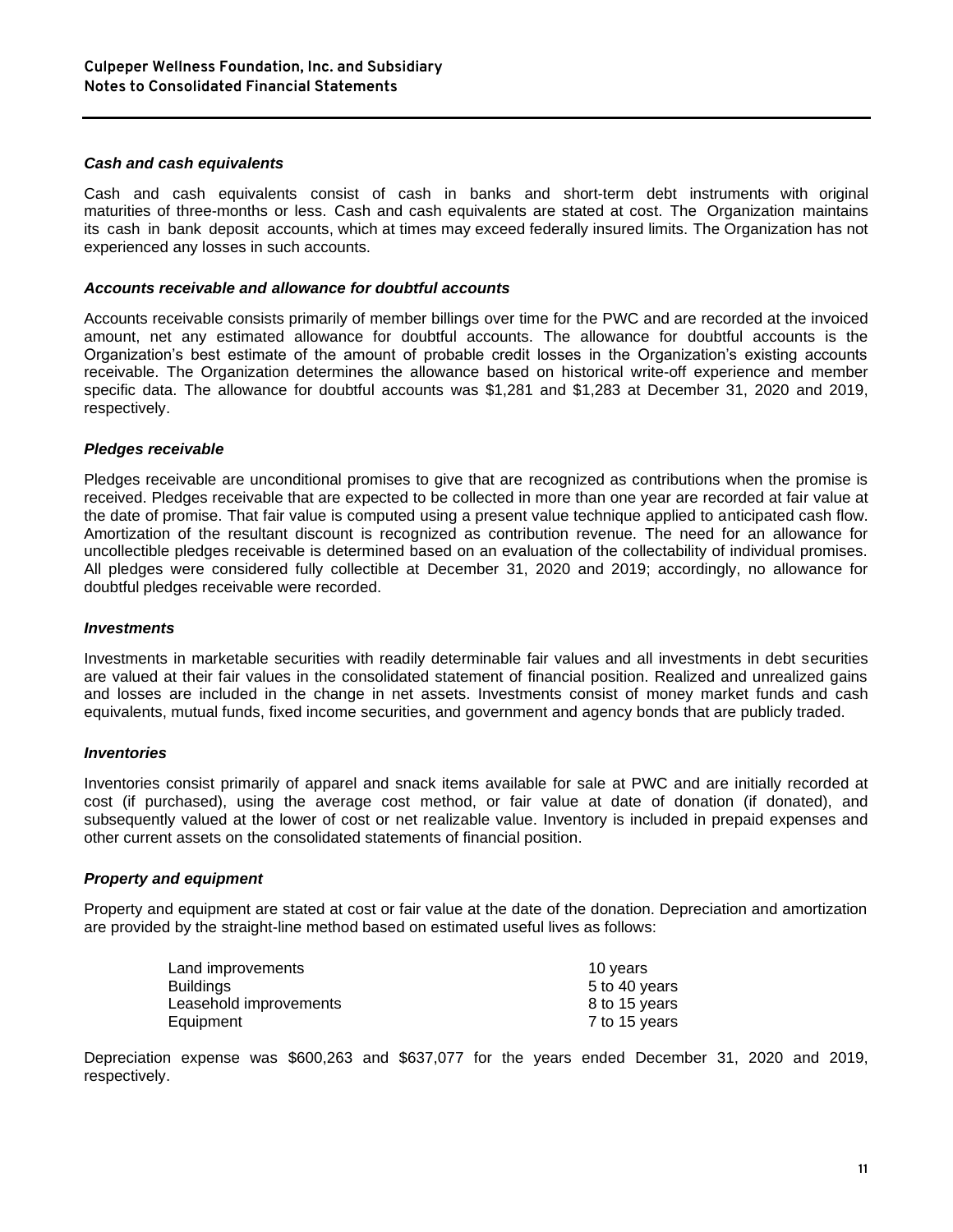#### *Goodwill*

The Organization, under PWC, purchased the business and assets of Culpeper Sport & Racquet Club, which has since been renamed to Culpeper Sport & Fitness (CSF), during the year ended December 31, 2017. The Organization disposed of most of the assets included in the purchase prior to placing in service, and the net purchase price was capitalized as goodwill. The goodwill related to CSF is being amortized on a straight-line basis over 10 years, and amortization expense was \$13,497 and \$5,730 for 2020 and 2019, respectively.

#### *Impairment of long-lived assets*

Long-lived assets, such as property, plant, and equipment are reviewed for impairment whenever events or changes in circumstances indicate that the carrying amount of an asset may not be recoverable. Recoverability of assets to be held and used is measured by a comparison of the carrying amount of an asset to estimated undiscounted future cash flows expected to be generated by the asset. If the carrying amount of an asset exceeds its estimated future cash flows, an impairment charge is recognized by the amount by which the carrying amount of the asset exceeds the fair value of the asset. Assets to be disposed of would be separately presented in the consolidated balance sheets and reported at the lower of the carrying amount or estimated fair value less costs to sell, and no longer depreciated. There was no impairment expense on long-lived assets during 2020 or 2019.

#### *Advertising*

Advertising expenses are charged to expense as incurred and are not material.

#### *Functional allocation of expenses*

Program, management and general, fundraising, and rental property costs have been summarized on a functional basis in the consolidated statement of functional expenses. Certain indirect costs have been allocated to programs and supporting services on the basis of the activity benefited.

The expenses that are allocated include the following:

| <b>Expense</b>                                                                                                                                                                  | <b>Method of</b><br><b>Allocation</b>                                                                                                                                      |
|---------------------------------------------------------------------------------------------------------------------------------------------------------------------------------|----------------------------------------------------------------------------------------------------------------------------------------------------------------------------|
| Personnel costs<br>Depreciation & amortization<br>Occupancy<br>Professional fees<br>Taxes & licenses<br>Marketing and promotion<br>Insurance<br>Office supplies<br>Bank charges | Time and effort<br>Square footage<br>Square footage<br>Actual usage<br>Square footage<br>Actual usage<br>Square footage<br>Actual usage<br>Actual usage<br>Time and effort |
| Travel and conferences<br>Dues and subscriptions                                                                                                                                | Actual usage                                                                                                                                                               |

#### *Income tax status*

CWF is exempt from federal income taxes under Code Section 501(c)(3) of the Internal Revenue Code (the Code). In addition, CWF qualifies for the charitable contribution deduction under Section 170(b)(1)(A) of the Code and has been classified as an organization that is not a private organization under Code Section 509(a)(2). PWC is a limited liability company that has not elected to be taxed as a Corporation under current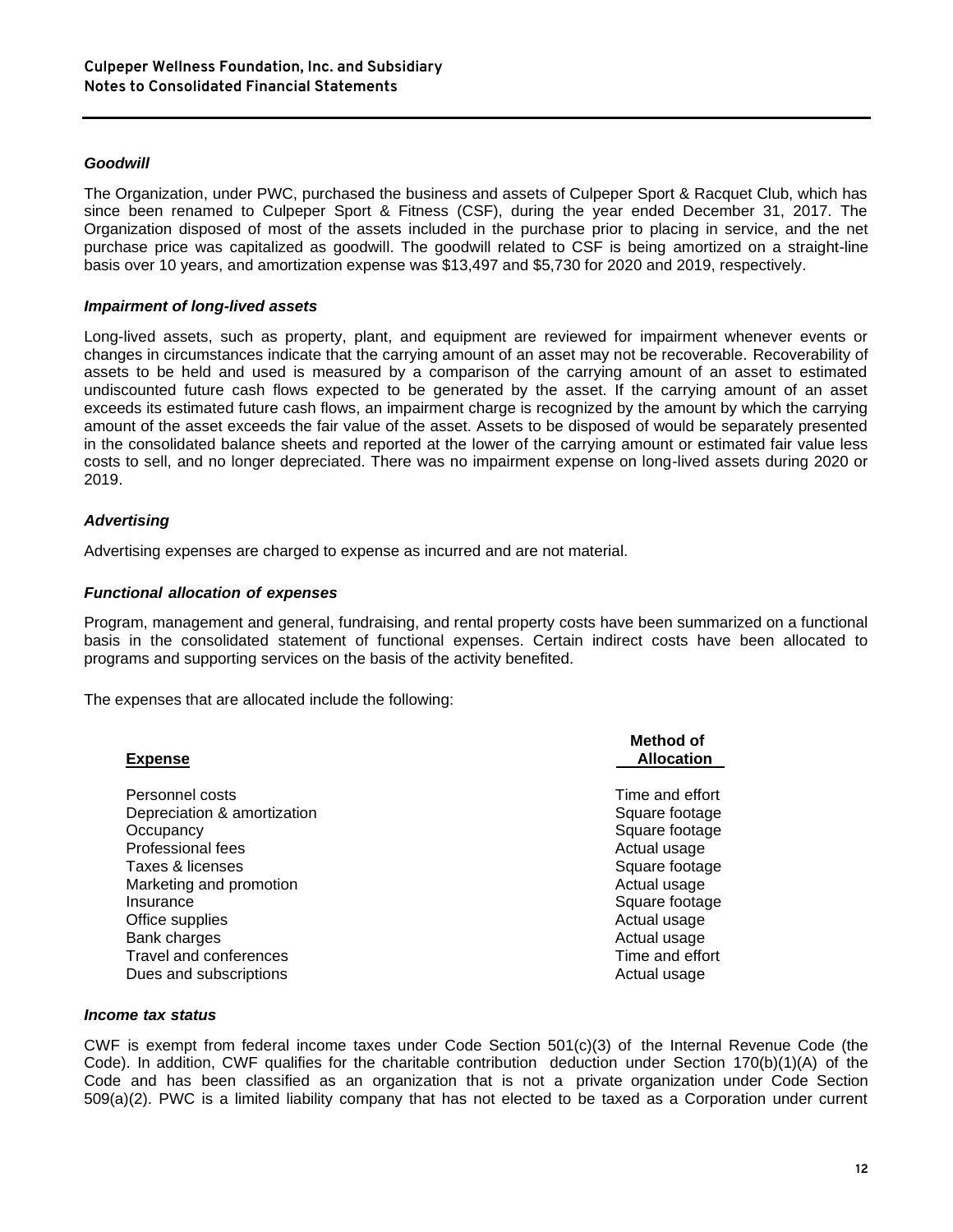Internal Revenue Service regulations. As such, PWC is a disregarded entity for federal income tax purposes and does not have to file an annual federal return. Rather, its tax results are reflected on the annual tax filings of its member as if the activities of PWC were activities of the member.

Management evaluated CWF's tax positions and determined that CWF has no uncertain tax positions that require adjustment to the consolidated financial statements at December 31, 2020 and 2019. CWF files Form 990, *Return of Organization Exempt from Income Tax*, annually with the United States Department of the Treasury.

#### *Estimates and assumption*

The preparation of consolidated financial statements in conformity with accounting principles generally accepted in the United States of America requires management to make estimates and assumptions that affect the reported amounts of assets and liabilities and disclosure of contingent assets and liabilities at the date of the consolidated financial statements and the reported amounts of revenues and expenses during the reporting period. Actual results could differ from those estimates.

#### *New accounting pronouncement*

#### Intangibles-Goodwill and Other

On March 31, 2021, the Financial Accounting Standards Board issued Accounting Standards Update (ASU) 2021- 03, *Intangibles-Goodwill and Other (Topic 350): Accounting Alternative for Evaluating Triggering Events*. This ASU allows private companies and not-for-profit entities to evaluate triggering events at the end of each reporting period rather than the date a triggering event occurs. The Organization elected to adopt this accounting alternative effective January 1, 2020. The adoption of this ASU did not have a material impact on the accompanying financial statements.

#### *Recent accounting pronouncement*

#### Leases

In February 2016, the FASB issued ASU 2016-02, "Leases". Under the new standards, lessees will need to recognize a right-of-use asset and a lease liability for virtually all their leases (other than leases that meet the definition of a short-term lease). The liability will be equal to the present value of lease payments. For income statement purposes, the FASB continued the dual model, requiring leases to be classified as either operating or finance. Operating leases will result in straight-line expense (similar to current operating leases) while finance leases will result in a front-loaded expense pattern (similar to current capital leases). Classification will be based on criteria that are largely similar to those applied to current lease accounting. Extensive quantitative and qualitative disclosures will be required to provide greater insight into the extent of revenue and expense recognized and expected to be recognized from existing contracts. The new standard will be effective for the Foundation January 1, 2022, and the Organization is currently evaluating the effect this accounting standard may have on its consolidated financial statements.

#### *Subsequent events*

Subsequent events have been evaluated through June 1, 2021, which was the date the consolidated financial statements were available to be issued.

On January 26, 2021, the Foundation was granted a loan from Blue Ridge Bank in the aggregate amount of \$372,958 pursuant to the Paycheck Protection Program (the "PPP") under Division A, Title I of the Coronavirus Aid, Relief and Economy Security (CARES) Act, which was enacted on March 17, 2020. A feature of this program is that a portion or all of loans under PPP may effectively be converted to a grant through a special loan forgiveness provision if certain criteria is met.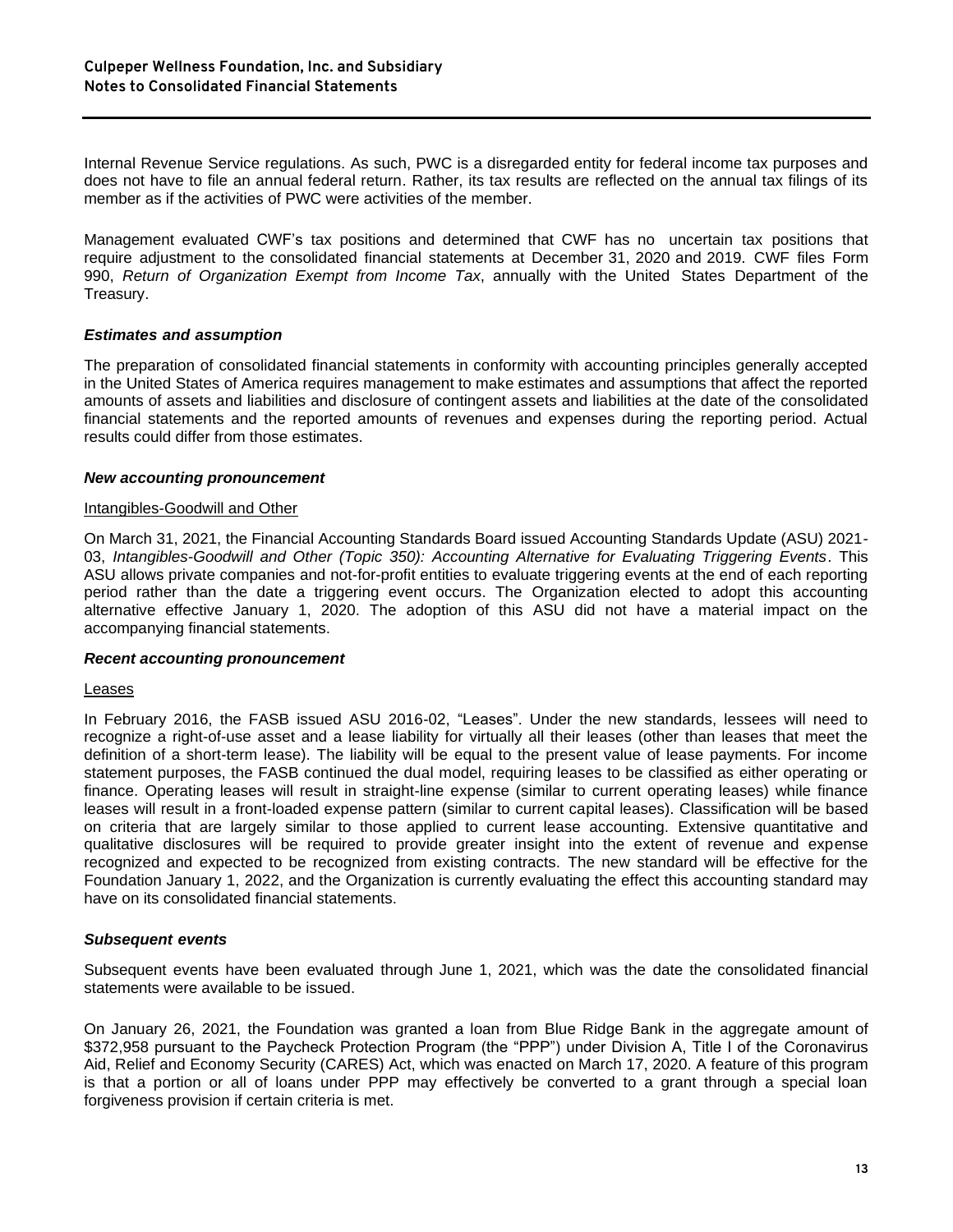The Foundation entered into a \$2,860,000 contract for building renovations and new construction at its Crossroad Parkway site. The Foundation was also in the process of securing a \$3,800,000 loan with a bank to fund the project. Once completed, the Crossway Parkway site will be the home of a recreation center that includes a fitness facility, activity rooms, and two full-size multi-purpose courts.

# **2. Availability and Liquidity**

Financial assets available for general expenditure, that is, without donor or other restrictions limiting their use, within one year of the balance sheet date, comprise the following:

|                                                                                                                                    | 2020                                                        |     | 2019                                                 |
|------------------------------------------------------------------------------------------------------------------------------------|-------------------------------------------------------------|-----|------------------------------------------------------|
| Cash and cash equivalents<br>Accounts receivable<br>Pledges receivable<br>Prepaid expenses and other current assets<br>Investments | \$<br>299,690<br>230.658<br>500,000<br>82,280<br>22,958,093 | \$  | 343,332<br>88,945<br>500,000<br>86,865<br>23,717,668 |
| Total assets available within one year                                                                                             | 24,070,721                                                  | \$. | 24,736,810                                           |
| Less: amounts not available to be used within one year:                                                                            |                                                             |     |                                                      |
| Net assets with donor restrictions                                                                                                 | 1,497,661                                                   |     | 1.956.000                                            |
| Financial assets available to meet general expenditures<br>Over the next twelve months                                             | 22.573.060                                                  |     | 22.780.810                                           |

The Organization has investments functioning as a board-designated endowment, which is available for general use.

#### **3. Pledges Receivable**

Pledges receivable are carried at net realizable value at December 31, 2020 and 2019 and consisted of the following:

|                                                                     | 2020                  | 2019                       |
|---------------------------------------------------------------------|-----------------------|----------------------------|
| Amounts due in:<br>Less than one year                               | 500.000               | 500,000                    |
| Amounts due in:<br>One to five years<br>Less present value discount | 1,000,000<br>(22,000) | 1,500,000<br>S<br>(44,000) |
|                                                                     | 978.000               | 1,456,000                  |

A discount rate of 1.5% was used to calculate the present value of the pledges receivable at December 31, 2020 and 2019.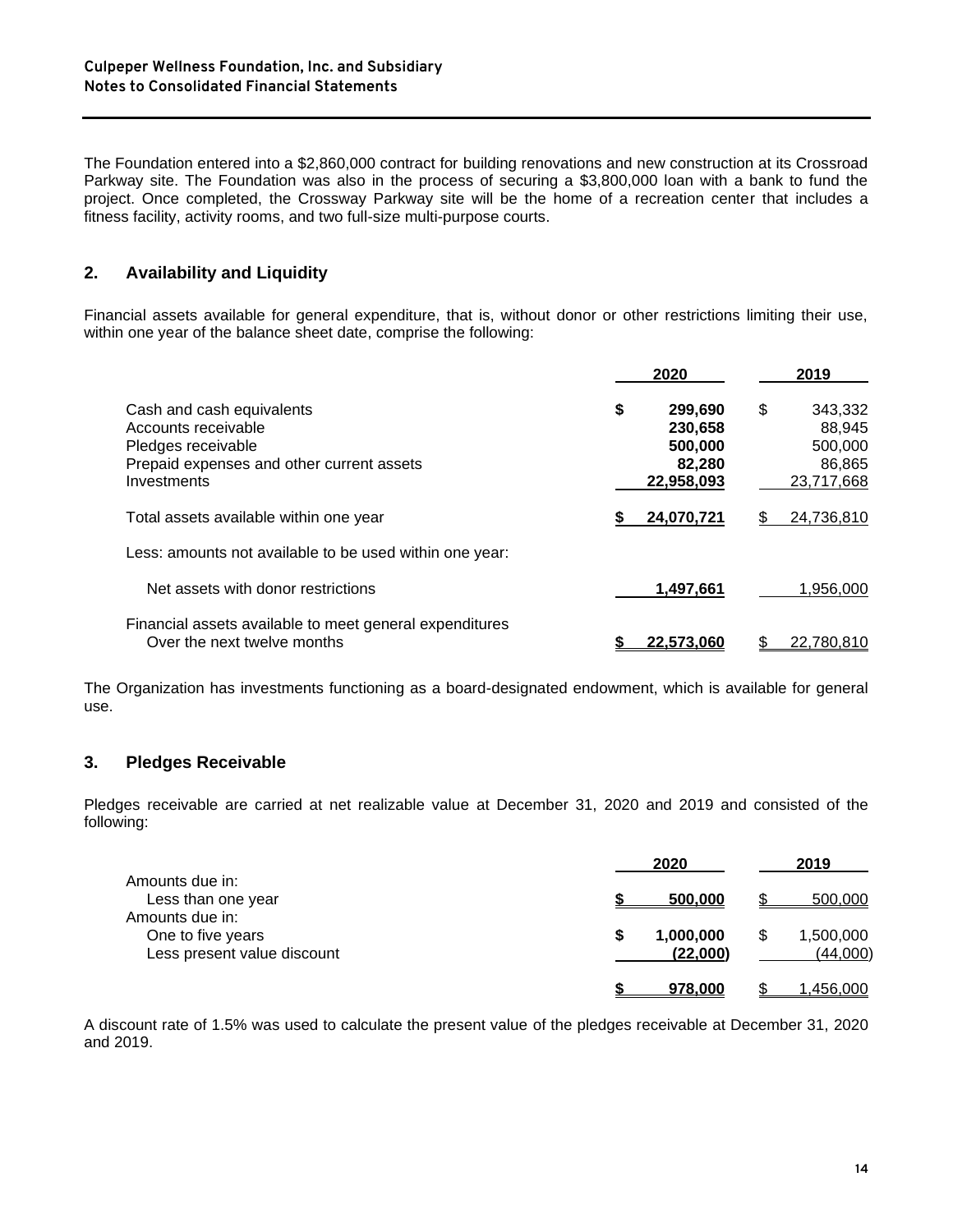#### **4. Board Designated Endowment**

The Organization's endowment is a fund designated by the Board of Directors to function to act as an endowment. As required by generally accepted accounting principles, net assets associated with endowment funds, including funds designated by the Board of Directors to function as endowments, are classified and reported based on the existence or absence of donor-imposed restrictions. There are no donor-imposed restrictions on this fund; therefore, it is classified in net assets without donor restrictions in the accompanying consolidated financial statements.

The Organization has adopted investment and spending policies for the Board Designated endowment assets that attempt to provide a predictable stream of funding to programs supported by its endowment while seeking to maintain the purchasing power of the endowment assets. The Organization's Board of Directors committed to hold the corpus of the endowment funds in perpetuity. The Organization distributes funds from the endowments as needed in accordance with its spending policy. The Organization has a policy of appropriating for distribution each year 4% of value of the endowment fund.

A summary of the activity in endowment funds for the year ended December 31, 2020 and 2019 is as follows:

| Endowment Net Assets without Donor Restrictions,<br>December 31, 2018                                                    | \$<br>2,662,346                 |
|--------------------------------------------------------------------------------------------------------------------------|---------------------------------|
| Investment return:<br>Investment income, net<br>Net appreciation in fair value of investments<br>Total investment return | 111,564<br>504,108<br>615,672   |
| Funds deposited during the year<br>Appropriated for expenditures                                                         | 232,000                         |
| Endowment Net Assets without Donor Restrictions,<br>December 31, 2019                                                    | 3,510,018                       |
| Investment return:<br>Investment income, net<br>Net depreciation in fair value of investments<br>Total investment return | 252,484<br>(47, 391)<br>205,093 |
| Funds deposited during the year<br>Appropriated for expenditures                                                         | 44,000<br><u>(375,200)</u>      |
| Endowment Net Assets without Donor Restrictions,<br>December 31, 2020                                                    | 3.383.                          |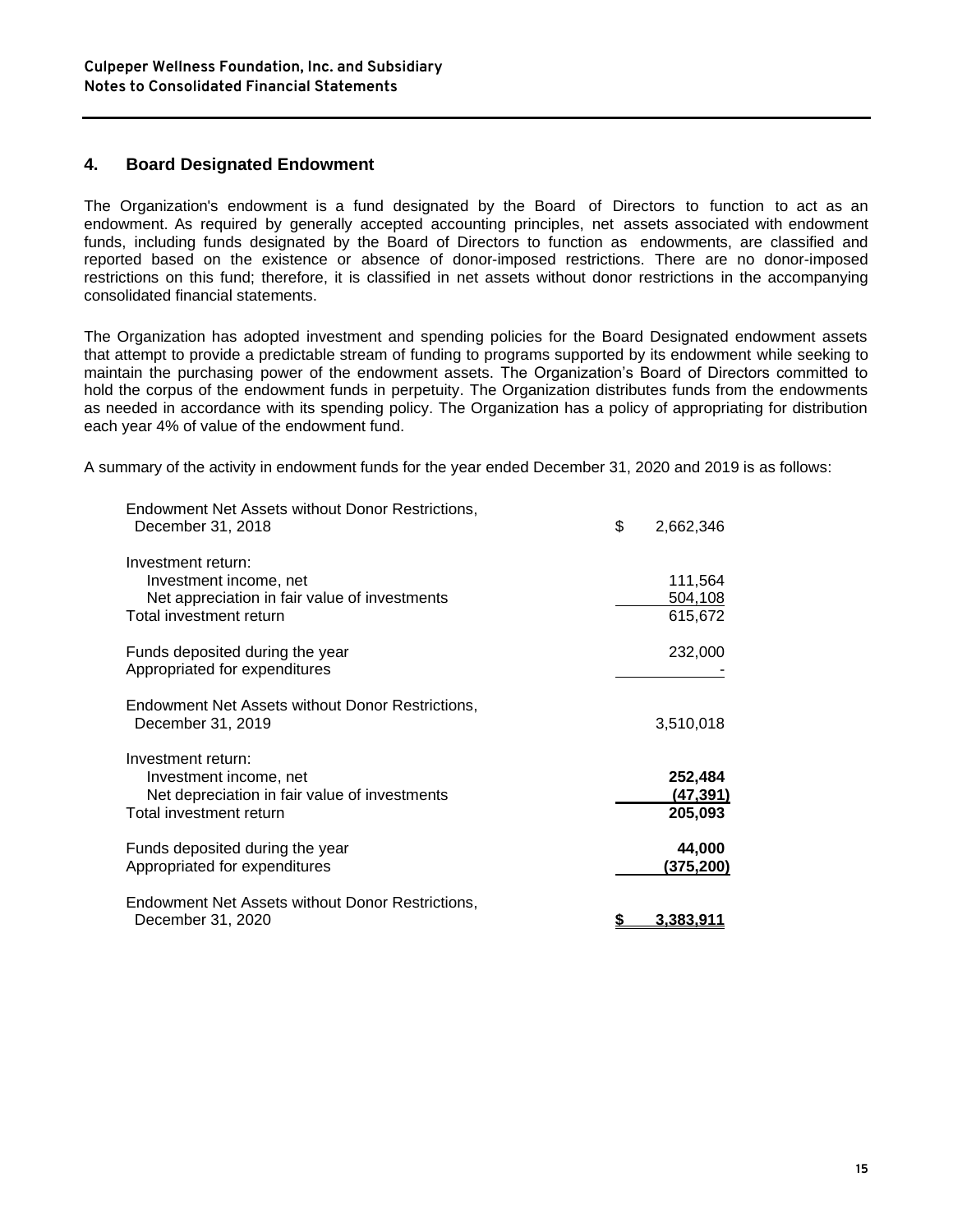#### **5. Investments**

Marketable securities at December 31, 2020 and 2019 carried at fair value as determined by quoted market prices are as follows:

|                                         | 2020 |                   | 2019            |
|-----------------------------------------|------|-------------------|-----------------|
| Money market funds and cash equivalents |      | 578.866           | \$<br>1.095.945 |
| Mutual funds                            |      | 16,985,513        | 17,590,565      |
| Fixed income                            |      | 5,071,585         | 4.428.431       |
| Government and agency bonds             |      | 322,129           | 602,727         |
|                                         |      | <u>22.958.093</u> | 23,717,668      |

The following schedule summarizes investment income and gains, in the consolidated statement of activities at December 31, 2020 and 2019:

|                                                                                               |   | 2020                             | 2019                               |
|-----------------------------------------------------------------------------------------------|---|----------------------------------|------------------------------------|
| Interest and dividends<br>Investment fees<br>Net realized and unrealized gains on investments | S | 482.934<br>(173, 358)<br>974.204 | 484.563<br>(161, 359)<br>3,526,881 |
|                                                                                               |   | 1.283.780                        | 3,850,085                          |

#### **6. Fair Value Measurements**

Fair Value, as defined under Generally Accepted Accounting Principles (GAAP), is an exit price representing the price that would be received to sell an asset or paid to transfer a liability in an orderly transaction between market participants at the measurement date. GAAP establishes a three-tier fair value hierarchy that prioritizes the inputs used in measuring fair value. These tiers include:

- **Level 1:** Observable inputs such as quoted prices in active markets.
- **Level 2:** Inputs other than quoted prices in active markets that are either directly or indirectly observable.
- Level 3: Unobservable inputs about which little or no market data exists, therefore requiring an entity to develop its own assumptions.

Assets and liabilities are classified in their entirety based on the lowest level of input that is significant to the fair value measurement. The Organization's assessment of the significance of a particular input to the fair value measurement requires judgment and may affect the valuation of fair value assets and liabilities and their placement within the fair value hierarchy levels.

There have been no changes in the methodologies used at December 31, 2020 and 2019. The following is a description of the valuation methodologies used for instruments measured at fair value: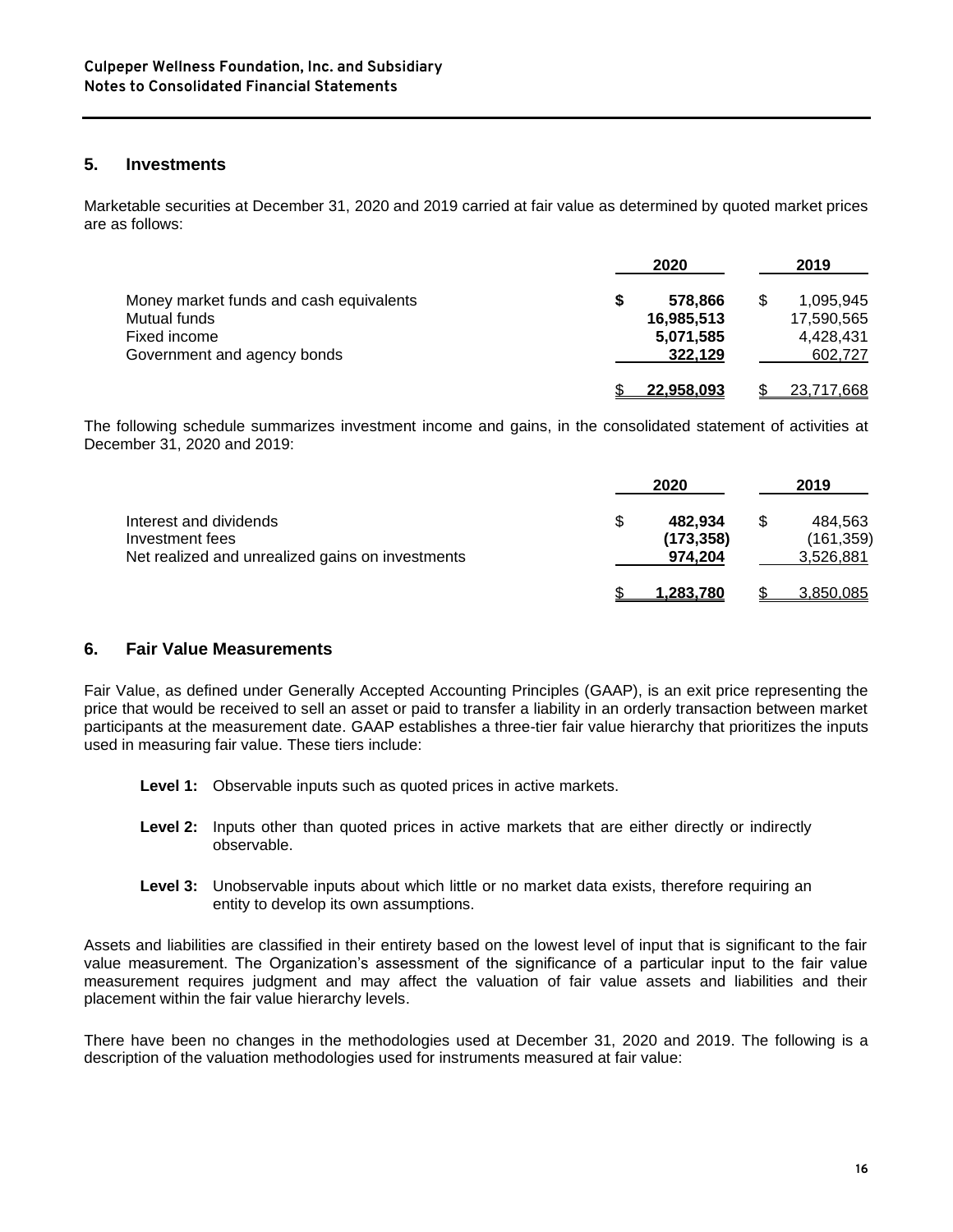#### *Money market funds and cash equivalents*

Money market funds and other cash equivalents are recorded at cost which approximates fair value. Both observable inputs are used to value these investments.

#### *Mutual funds and fixed income securities*

Mutual funds and fixed-income securities are valued using quoted market prices.

#### *Government and agency bonds*

Government and agency bonds are valued using model-based valuation techniques.

The following tables set forth by level within the fair value hierarchy the Organization's assets accounted for at fair value on a recurring basis as of December 31, 2020 and 2019.

|                             | Assets at Fair Value as of December 31, 2020 |              |   |         |   |                |  |              |
|-----------------------------|----------------------------------------------|--------------|---|---------|---|----------------|--|--------------|
|                             |                                              | Level 1      |   | Level 2 |   | <b>Level 3</b> |  | Totals       |
| Money market funds and      |                                              |              |   |         |   |                |  |              |
| cash equivalents            |                                              | 578,866      | S |         | S |                |  | 578,866      |
| Mutual funds                |                                              | 16,985,513   |   |         |   | ۰              |  | 16,985,513   |
| Fixed income securities     |                                              | 5,071,585    |   |         |   |                |  | 5,071,585    |
| Government and agency bonds |                                              |              |   | 322,129 |   |                |  | 322,129      |
|                             |                                              | \$22.635.964 |   | 322.129 |   |                |  | \$22,958,093 |

|                             | Assets at Fair Value as of December 31, 2019 |         |         |                  |  |
|-----------------------------|----------------------------------------------|---------|---------|------------------|--|
|                             | Level 1                                      | Level 2 | Level 3 | Totals           |  |
| Money market funds and      |                                              |         |         |                  |  |
| cash equivalents            | 1,095,945<br>S                               | S       | S       | 1,095,945<br>\$. |  |
| Mutual funds                | 17,590,565                                   |         |         | 17,590,565       |  |
| Fixed income securities     | 4,428,431                                    |         |         | 4,428,431        |  |
| Government and agency bonds |                                              | 602.727 |         | 602,727          |  |
|                             | \$23,114,941                                 | 602,727 |         | \$23,717,668     |  |

#### **7. Net Assets with Donor Restrictions**

Net assets with donor restrictions consist of a pledge from Novant Health UVA Health System Culpeper Medical Center and other contributions with donor restrictions for specific projects as of December 31, 2020 and 2019. Due to the satisfaction of time and purpose restrictions as pledge payments were received and donor-imposed stipulations were met, net assets of \$534,839 and \$500,000 were released to meet charitable community wellness needs during the years ended December 31, 2020 and 2019, respectively.

## **8. Annuity Obligation**

The Organization is a party to a gift annuity agreement with a donor requiring annual payments of \$2,450. The recorded obligation represents the present value of expected payments over the donor's remaining life expectancy measured according to IRS annuity tables using a discount rate of 6%.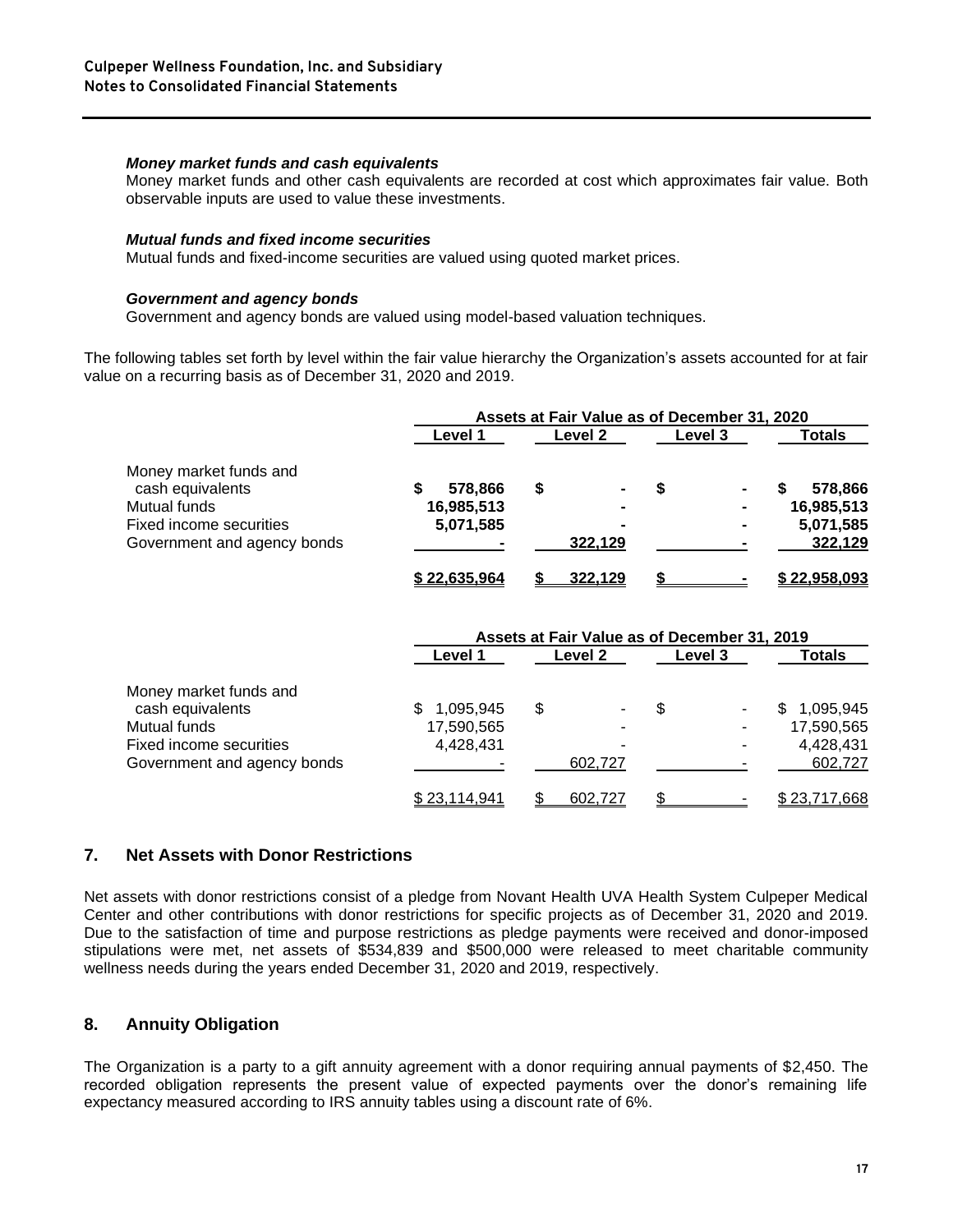#### **9. Compensated Absences**

Employees who have met length-of-service requirements (as defined by the Organization's policies) earn compensatory leave. Employees may carry a maximum of 180 hours of compensatory leave. At termination or retirement, employees who have met separation-of-service requirements (as defined by the Organization's policies) will be paid for compensatory leave balances, as follows: 100% of the first 50% of eligible hours and 50% of the remaining eligible hours. At December 31, 2020 and 2019, the Organization's accrual for compensated absences was \$34,894 and \$44,381, respectively, and is included in accrued expenses in the accompanying consolidated statements of financial position.

## **10. Rental Income**

The Organization is the lessor of various real estate properties under operating leases expiring in various years. In addition, PWC and CWF both lease property to a related party. Rental income for the year ended December 31, 2020 was approximately \$760,000, of which approximately \$528,000 was income from related parties. Rental income for the year ended December 31, 2019 was approximately \$715,000, of which approximately \$513,000 was related party income. There is also approximately \$95,000 of in-kind rental income presented as a part of contributions in the accompanying consolidated statements of activities related to use of rental space the Organization donates to other non-profits at December 31, 2019. There was no in-kind rental income for the year ended December 31, 2020. Several of the Organization's leases have various renewal options and escalating lease clauses that are not included in the amounts below.

Expected annual rental income on theses leases are as follows:

| 2021       | \$<br>841,373 |  |
|------------|---------------|--|
| 2022       | 647,749       |  |
| 2023       | 498,703       |  |
| 2024       | 64,899        |  |
| 2025       | 64,899        |  |
| Thereafter | 259,596       |  |
|            | 2,377,219     |  |

#### **11. Related-Party Transactions**

Throughout the year, the Organization reimburses certain expenses to Novant Health UVA Health System Culpeper Medical Center, which was formerly majority-owned by the Organization and is considered a related party. There is \$0 outstanding for reimbursable expenses, which is included in accounts payable, as of December 31, 2020 or 2019. Pledges receivable from Novant Health UVA Health System Culpeper Medical Center were \$1,478,000 and \$1,956,000 net of the pledge discount as of December 31, 2020 and 2019, respectively. The pledge is receivable in annual installments of \$500,000 over 10 years. The pledge is to be used by the Organization, as it deems appropriate, to meet charitable community wellness needs. The pledge is more fully described in Note 3 and Note 7.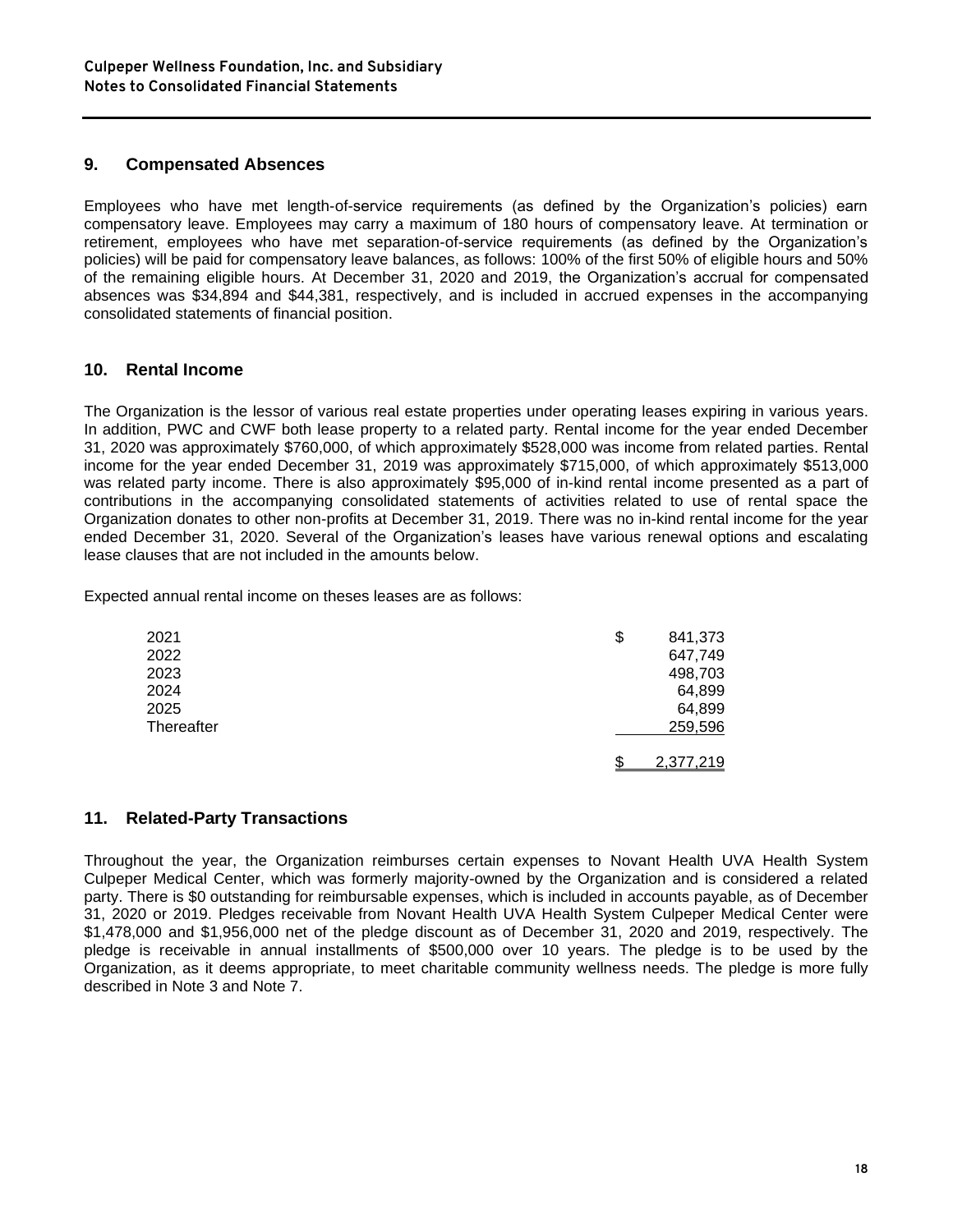#### **12. Operating Leases**

Effective February 1, 2016, the Organization entered into a three-year lease agreement for office space in Culpeper, Virginia. The lease requires initial monthly rent of \$2,735, increasing to \$2,985 after six months; and provides for 2% increases in monthly rent at each anniversary date. The lease contains a renewal provision at the Organization's option for an additional two-year term. The Organization did not renew the lease after expiration on January 31, 2021.

The Organization also entered into a three-year lease agreement effective September 1, 2017 for CSF operations. The lease requires initial monthly payments of \$6,134, with scheduled increases of approximately 4% at each anniversary date and an option for an additional two-year term. The organization did not exercise the option and the lease expired in 2020. Rent expense totaled \$119,689 and \$116,718 for the years ended December 31, 2020 and 2019, respectively.

Minimum lease payments for future years ending December 31 are as follows:

2021 **\$** 3,231

#### **13. Defined Contribution Plan**

The Organization has a defined contribution plan covering all employees who are over 21 years of age and have three months of service. Employees' matching contributions are based on a percentage of salary contributed by participants who have attained one year of service. Employee contributions are fully vested and employer contributions are 100% vested after one year of service. The employer match was not material in 2020 or 2019.

#### **14. Donation of Property**

On December 30, 2019, the Organization donated a property in Madison County with a book value of \$548,000 for strategic initiative purposes. The donation is subject to reversion for a period of twenty years if the grantee or its successor uses the property for any purpose other than general community health and wellness.

#### **15. Paycheck Protection Program Loan**

In response to the COVID-19 pandemic, the Coronavirus Aid, Relief and Economic Security (CARES) Act was signed into law on March 27, 2020. The CARES Act provides for the establishment of the Payroll Protection Program (PPP), a new loan program under the Small Business Administration's 7(a) program providing loans to qualifying businesses. Additionally, loans originated under this program may be forgiven, in whole or in part, if certain criteria are met.